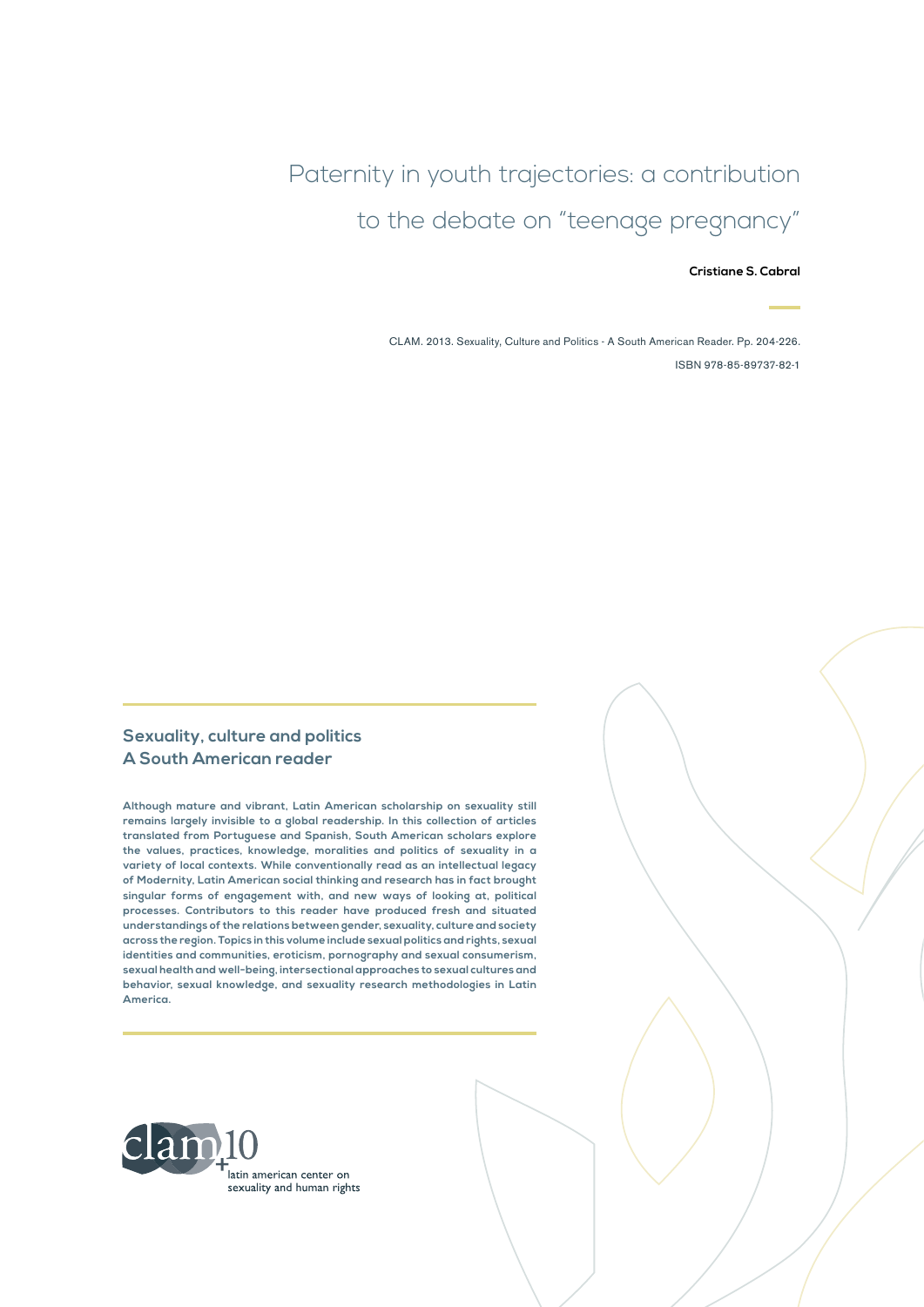# Paternity in youth trajectories: a contribution to the debate on "teenage pregnancy"\*

#### **Cristiane S. Cabral \*\***

This article is about youth sexuality and reproduction from a male perspective. I discuss to what degree youth paternity is one of the possible ways for poor young men to transition into adulthood. I also address the logic that underlies the management of contraception and its implications in cases of pregnancy. The considerations presented here originated in ethnographic research carried out among the residents of a *favela<sup>1</sup>* in Rio de Janeiro who were between 18 and 24 years old and who had children before the age of  $20.<sup>2</sup>$ 

In discussing teenage pregnancy (TP) from a male point of view, I seek to contribute to the current debate regarding this phenomenon. Traditionally, studies of reproduction and contraception have been limited to the female population. However, including men as well as women in the analysis of these issues allows us to unravel a multifaceted universe present in a diversity of situations. This perspective leads us to discuss the cultural constraints interwoven into young men and women's use of contraception.

In this study, youth is not defined as an age category: instead, adolescence and youth are seen as a process. I argue that there are different ways of transitioning into adult life. Recent works have emphasized the social process involved in this transition, largely characterized by four milestones: finishing one's studies, starting a professional life, leaving one's parents' home and beginning conjugal life (Galland, 1997). These events are experienced in different ways and make up different forms of transitioning into adult life, especially when the high social and regional inequalities that exist in Brazil are taken into consideration.

Youth is therefore understood here as a socially constructed category, encompassing not only similarities but also differences among young people. In this view, an arbitrary division between age groups classifies and imposes an order upon the social world through categories such as childhood, youth, adult life and old age, which do not

<sup>\*</sup> Translated from Portuguese by Thais Camargo. Originally published as: CABRAL, C. 2002. "Vicissitudes da gravidez na adolescência entre jovens das camadas populares do Rio de Janeiro". MA Thesis. Instituto de Medicina Social, State University of Rio de Janeiro, Rio de Janeiro.

<sup>\*\*</sup> PhD, researcher at the Latin American Center on Sexuality and Human Rights.

<sup>&</sup>lt;sup>1</sup> Translator's note: a slum or shanty town.

<sup>&</sup>lt;sup>2</sup> This research was funded by the Ford Foundation through the Inter-institutional Training Program for Research Methodology in Gender, Sexuality and Reproductive Health.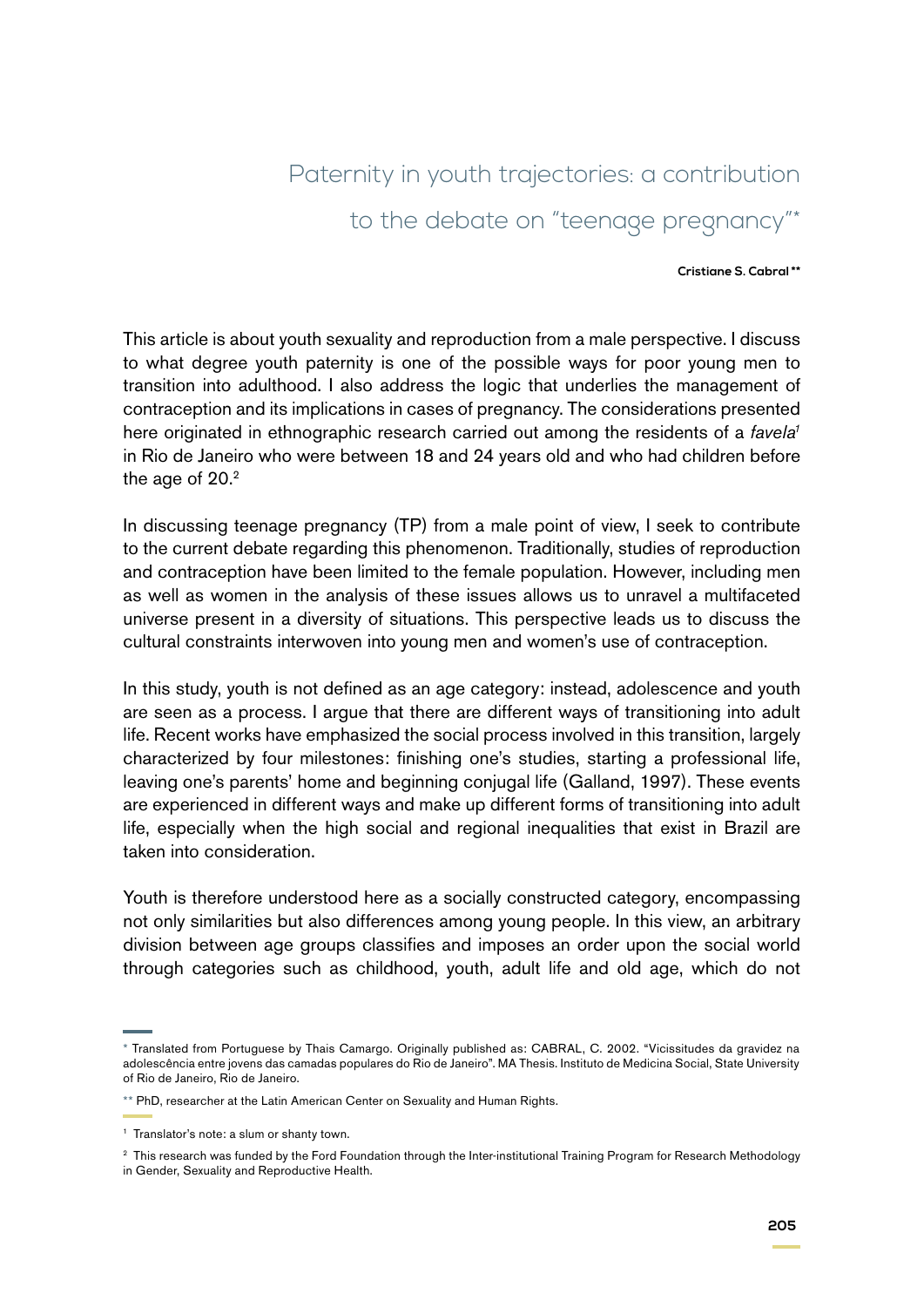correspond to homogeneous groups (Ariès, 1981). The approach I thus adopted is consistent with an emphasis on the heterogeneous and diversified character of youth, retaining the specificities of gender, class and ethnicity (Bourdieu, 1983; Pais, 1993; Casal, 1999).

## **Demographic transition and the diminution of reproductionage in Brazil**

Youth and reproduction are issues on the political agenda in Brazil due to recent and heated debates about "early pregnancy" or "adolescent pregnancy". Defined by the World Health Organization (WHO, 2001) as pregnancy taking place between the ages of 10 and 19 years, teenage pregnancy has been framed as a "social problem" and a "public health problem". The qualifiers "early" and "unwanted" are often employed when characterizing the phenomenon, which is frequently portrayed as a detour or an inconvenience in the youth's life. The bibliography regarding the theme defends that public policies should be based on strategies to "prevent" or "curb" "early" pregnancy, based on "bio-psycho-social risks" for the mother as well as for her offspring (Santos Júnior, 1999).

The uneasiness regarding TP in Brazil can be traced back to the country's demographic transition, among other things. In the last decades, Brazilian population has gone through rapid transformations in terms of age structure due to a decrease in fertility and an increase in life expectancy at birth. The growth rate of the young population has decelerated, while growth rates of the older population have risen (Baeninger, 1999).

In the last 40 years, we have witnessed a strong demographic transformation in the field of reproduction, with a sharp decline in fertility rates, first in states located in the Brazilian Center-South, and, twenty years later, in the less socially and economically developed areas such as the Northern and Northeastern states (Simões, 2006). The total fertility rate (TFR) for Brazil, according to the Brazilian Census Bureau, was 5.76 children per woman in 1970 and 2.38 in 2000. There are strong regional differences, however. In the Brazilian Southeast, the TFR was below the national average, corresponding to 4.56 children per woman in 1970 and 2.1 in 2000; in the Northeast, the rates were of 7.53 and 2.68, respectively.<sup>3</sup> The decline in the TFR is strongly related to urbanizationprocesses, to cultural changes that interfere with the regulation of fertility and to the diffusion and use of contraceptive methods, including sterilization (Berquó, 1993; 1999; Martine, 1989). These trends are radically different according to the woman's age group and years of formal education (Simões, 2006).

<sup>&</sup>lt;sup>3</sup> Recent data from the 2006 PNDS show that Brazil has a TFR below replacement levels, with 1.8 children per woman (MS, 2008). Regional TFR differences have suffered further reductions: North (2.3), Northeast (1.8), Southeast (1.7), South (1.7), Center-West (2.0).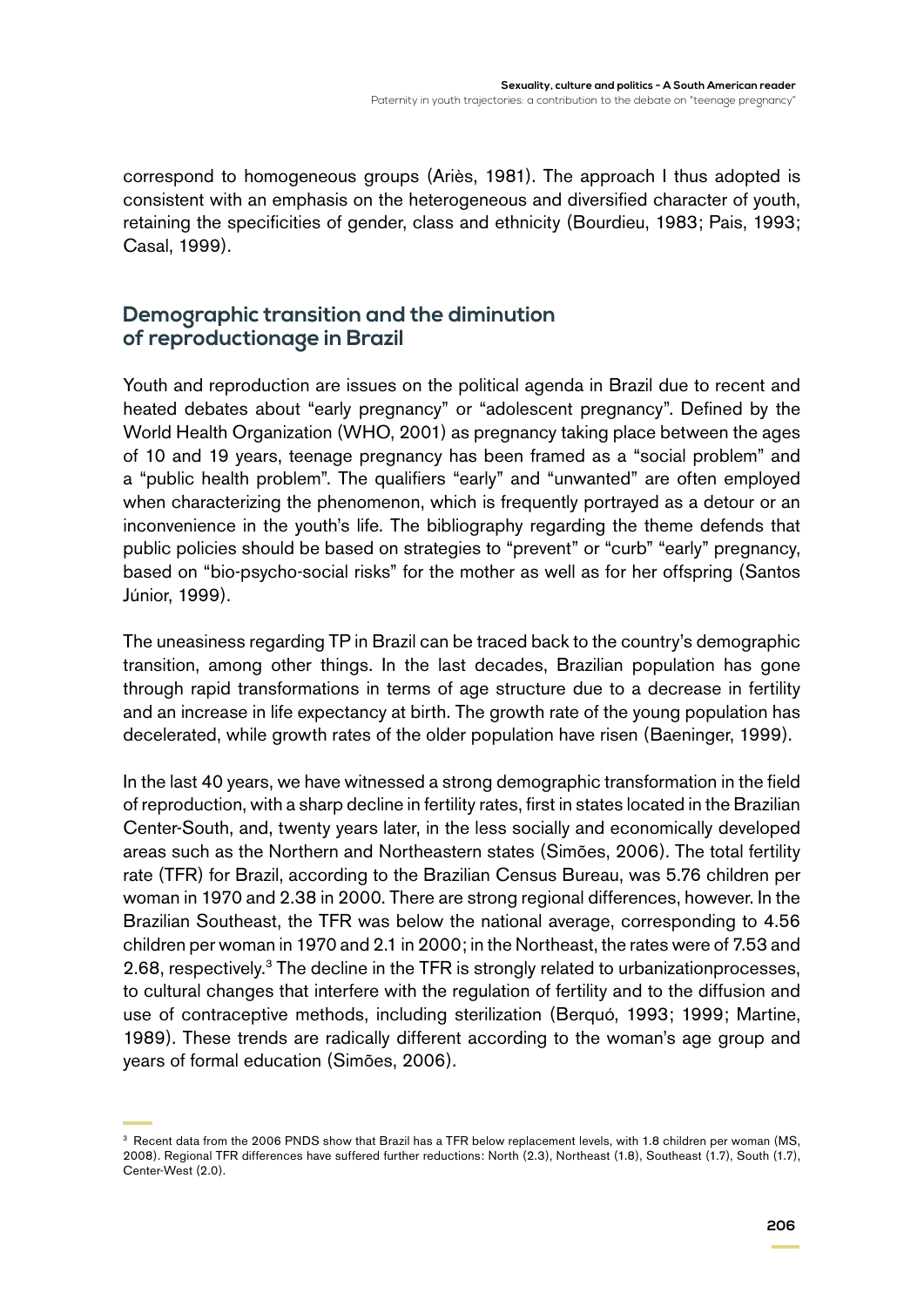Traditionally, higher fertility rates (age-specific fertility rates) were present among women between 25 and 29 years of age and between 30 and 34 years of age, configuring what is commonly referred to as a late fertility pattern. From the 1980s onward, we've observed a relative growth in the fertility rates of women aged 15 to 19 years, a fact that becomes more relevant when compared to the concurrent decrease in the rates of other age groups (Camarano, 1998; Berquó, Cavenaghi, 2005). This dislocation is responsible for a typically young pattern in the fertility structure of age groups in Brazil, which is unlike the fertility profile of developed nations. Despite the fact that the increase in fertility among women aged 15 to 19 years is not statistically significant and that it is "no more than the effect of profound reductions in the participation of older women's fertility in overall fertility" (Simões, 2006, 93), this trend is frequently used to paint a picture of an TP epidemic, which affects, above all, the poorer segments of the population. This is the prevailing tone of the public debate on the issue, recurrently associated with the issues of poverty and urban violence in Brazil (Oliveira, 2005; Vieira, 2005; BombaRelógio, 2005; Heilborn, Brandão, Cabral, 2007).

## **The universe under investigation**

My investigation is based on individual interviews and observations of the contexts of sociability of young men living in a *favela* in Rio de Janeiro (Brazil) who had become fathers by the age of 20. I conducted 15 interviews with 18 to 24 year-old men and 14interviews with the mothers of young fathers, based on the assumption that the consequences of TP reach beyond the individual (the actors/parents), into their networks of relationships.

The adoption of the WHO's age criterion in my interviews allows me to compare my data with other studies on TP. Moving the age group beyond the "official" limits of adolescence is also a methodological strategy that allows for a retrospective construction of biographical trajectories and the evaluation of events and their consequences.

My fieldwork was carried out through "social or friendship networks" (Pais, 1999), which are crucial in constructing a network. Although they were all residents of the same neighborhood, my informants have similarities and differences in their individual biographies and family histories. Among the 15 informants, there were 23 cases of TP, excluding cases of abortion (some had a second or even third child before the age of 20). The ages at which these men had their first child vary between 15 and 19 years; their partners are younger in most cases and had their first child between the ages of 12 and 19 years. The stories include planned and unwanted pregnancies, attempted abortions, radical opposition to abortion, diverse conjugal arrangements, successful unions, separations, varying degrees of family support, social recognition and rejection of paternity, acknowledgment of the child but not the partner, paternity as an incentive to enter into crime or as an "antidote to anomie" (Vilar and Gaspar, 1999).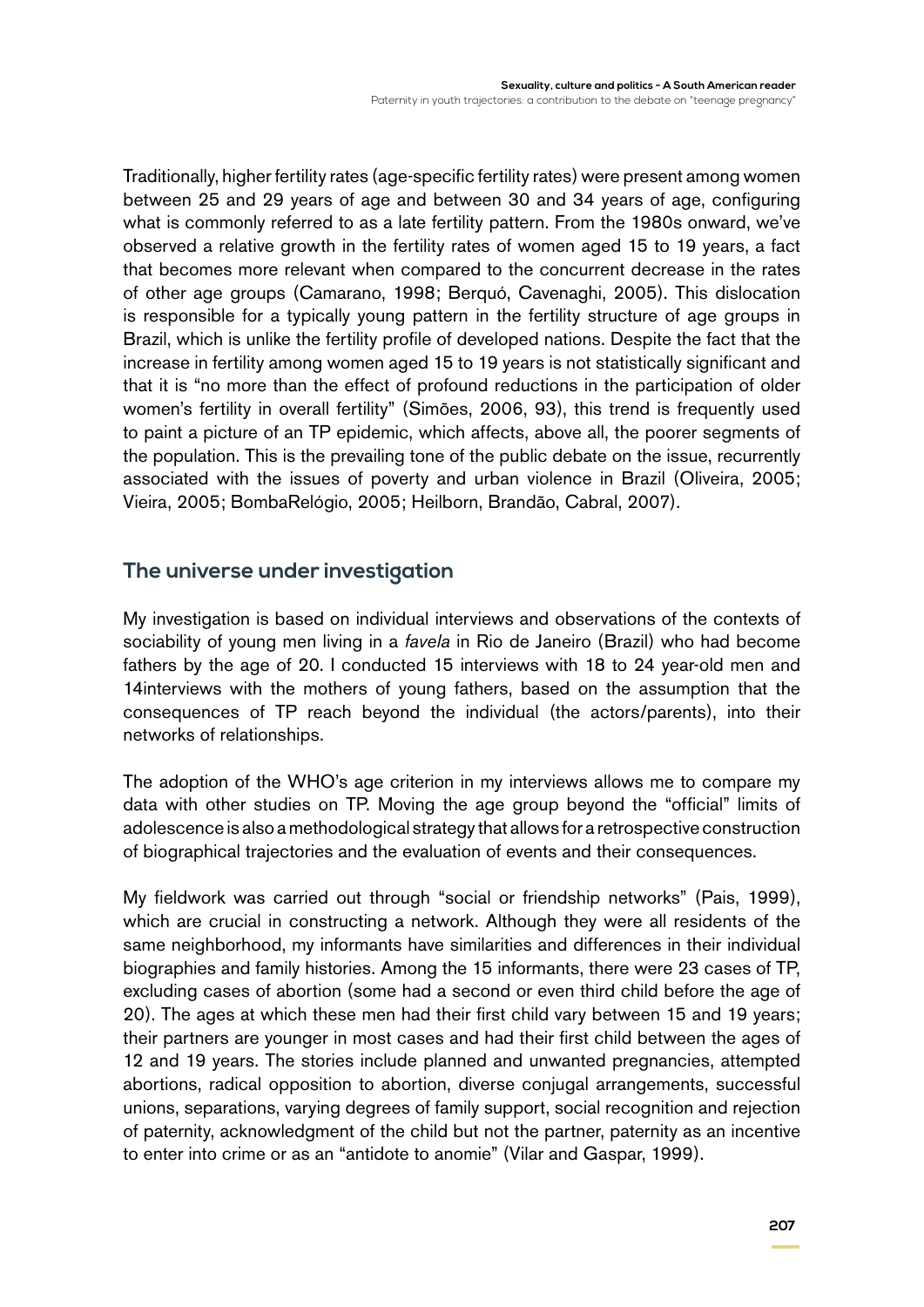The diversity of situations found in the ethnographic universe under study is indicative of the need for the relativization of the main arguments presented in the hegemonic literature on TP. This production, originating largely in the health field, portrays the phenomenon through homogenizing conceptions that emphasize TP's negative impacts, ignoring gender and class differences. However, despite this heterogeneity, in several cases, paternity is at least acknowledged. Given the nature of the object and the methodologies employed, choice of informants was based on the existence of a child. Therefore, it is possible that the methodological strategy employed enables a greater access to cases of acknowledged paternity than to conflictive pregnancy situations unacknowledged paternity, abortion or TPs that were unknown to the young father. The analysis of the empirical material shows homogeneity both with regards to the literature on poorer families segments and the literature on masculinities, signaling a certain model for male trajectories among poorer populations.

## **Study and work trajectories: homogeneities and singularities**

In order to better understand the informants' biographies/trajectories, it is necessary to describe their families of origin. The informants' parents had low educational levels: none reached high school and few completed basic education (frequently, this educational level was attained during adulthood, in night schools known as "*supletivos*" and simultaneous with their children's schooling). Some parents "never attended school" and are illiterate. This low educational level directly impacts the type of jobs they attain, which are also precarious: several are unemployed. Although some of the parents are formally employed, the vast majority carries out activities that are characteristic of the informal job market. Faced with unemployment, they resort to odd jobs, usually in the neighborhood where they live. The mothers mostly have no profession, nor do they have paid jobs; according to the informants, they are "housewives". Some mothers engage in temporary activities, odd jobs such as washing clothes or working as cleaning ladies, in order to help the main breadwinner (Salem, 1981; Duarte, 1986; Sarti, 1996).

Like their parents, my young male informants have precarious levels of education and job placement: only two are still studying. The others are no longer in the educational system, having parted with one of the main expectations they faced during adolescence and youth (education) as a phase of preparation for adult life. The informants "leave school" between the ages of 14 and 18, when they are still in basic education  $(6<sup>th</sup>$  to 9<sup>th</sup> grade). The search for a job was a recurring reason for interrupting their studies (7 cases). Four informants claimed it was impossible to continue studying due to their partner's pregnancy. Three informants claimed there was incompatibility with and/or a lack of interest in their studies. All referred to being held back multiple times at school.

Informants' work activities are characteristic of the informal job market. They cite odd jobs, mostly as bricklayer's assistants, wall painters and similar occupations. In fact, this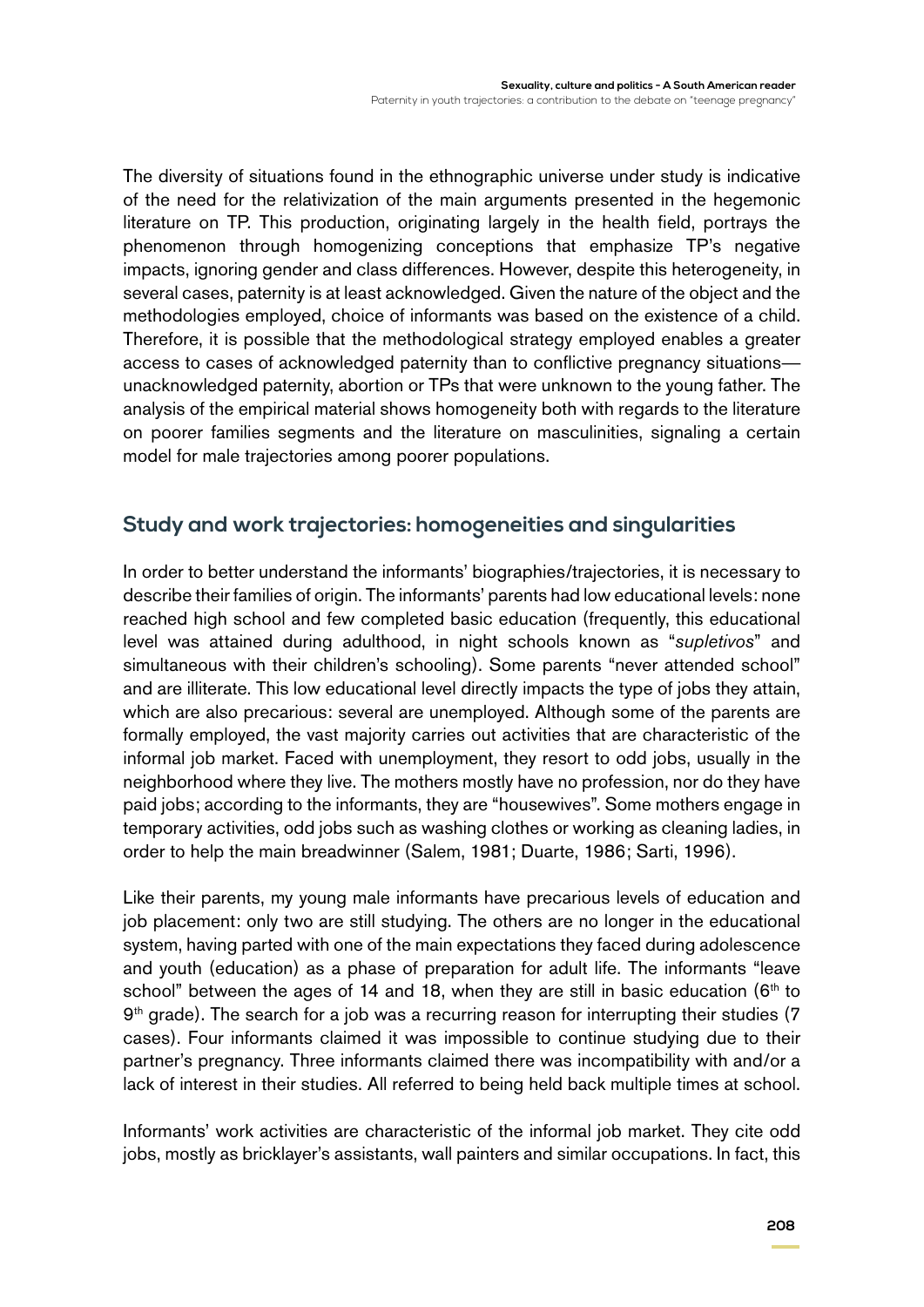type of informal, temporary job placement was the highest level many had attained. Few managed to find "steady employment", with some type of contract or the highly desired "job with a signed *carteira de trabalho*".4 Unemployment is a reality for nearly half of the informants.

Difficulties in school contribute to a greater weight of an "instrumental orientation" (Pais, 1998) towards work. We can gather from the statements that a certain search for financial autonomy exists in relation to the parents and with regards to possibilities for consuming material goods. Work is perceived as a relevant moral universe in the trajectories of these young men, besides being an important element in the construction of their male identity. Projects of autonomization and consumption are made possible by work, which leads these youths to leave school even in the absence of a pregnancy event. This is an argument dear to the literature on TP which considers the interruption of education because of a pregnancy as a strong harmful effect on youth trajectories. However, it can be said that for the poor young men in my study, a pregnancy intensified existing difficulties and/or lack of interest toward school, which makes returning to and/ or finishing school exceedingly difficult or even impossible.

## **A traditional reproductive pattern**

Another hypothesis present in the literature on TP concerns the repetition of reproductive patterns across generations. Thus, the youths' parents would themselves have been "adolescent parents". I will therefore describe my informants' families of origin.

A large number of my informants come from nuclear families, a pattern that is still dominant in Brazilian society. Domestic units are mostly made up of parents and children; the average is three children per couple, varying from one to eight children per couple. There are also reconstituted families, a result of separations and new unions. However, the domestic arrangements that follow the dissolution of a previous marriage tend to form another nucleus, with the "new couple" and the children from the previous and current unions. Despite the apparent predominance of the nuclear format, statements point to the importance of other family members, which suggests an extended family (when other relatives or persons who are not related cohabit with the nuclear family). The presence of the grandmother, usually on the mother's side, is significant in the trajectories of some of the informants.

The setting is characterized by a matrifocal configuration, a fact widely documented in the literature on families in poorer populations in Brazil (Woortmann, 1982; Neves, 1985; Scott, 1990; Fonseca, 2000). This organization and the grandmothers' explicit

<sup>4</sup> The *carteira de trabalho* is a document that serves as official proof of employment and, therefore, guarantees access to workers' rights. Having a job with a signed *carteira de trabalho* means being formally employed with all legal protections. (Translator's note)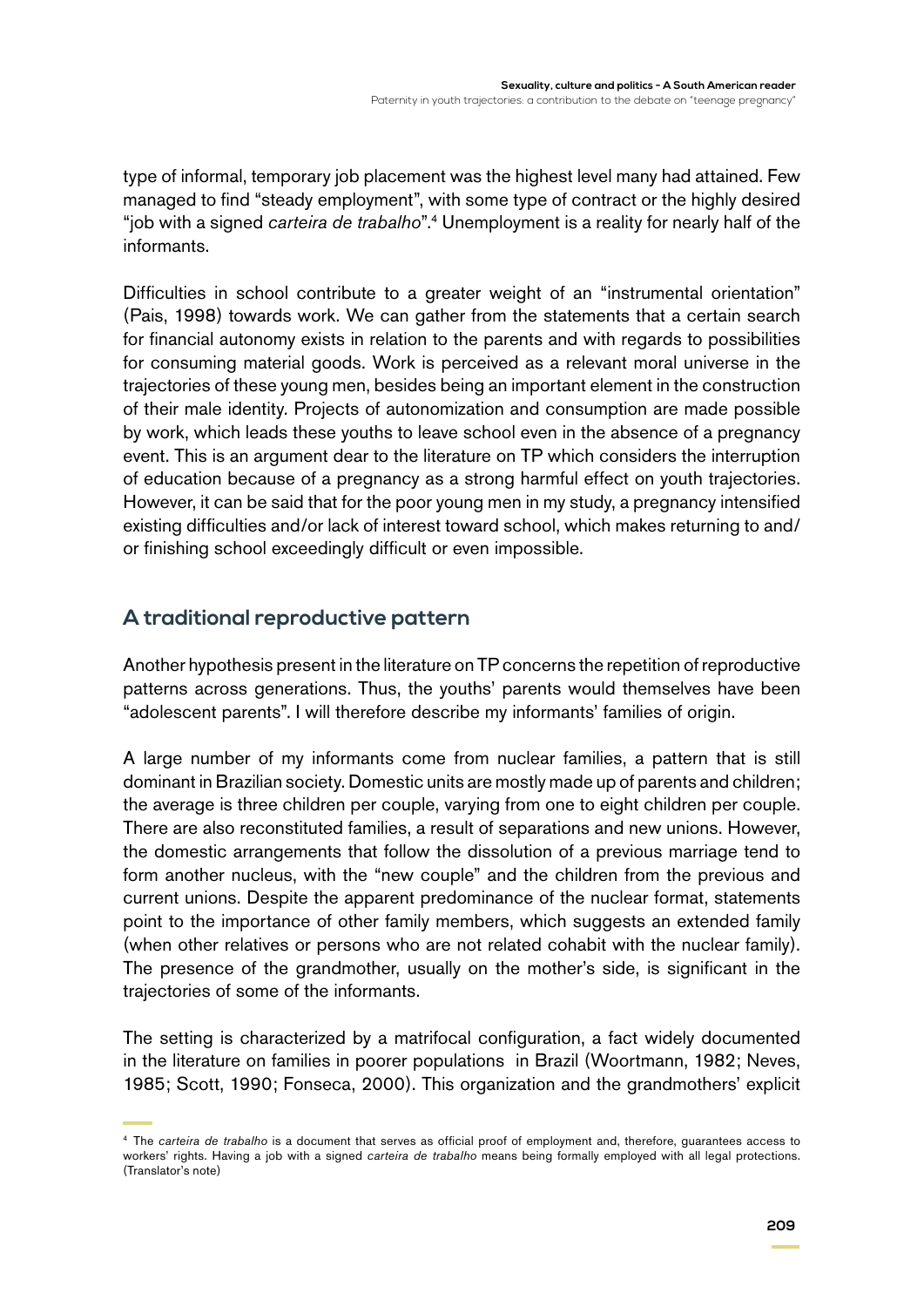presence highlights the degree of cooperation between relatives in this social universe. The fact that mother, father and children live in the same house does not exclude the possibility of matrifocal arrangements from structuring these families' everyday lives (Neves, 1985).

Single-parent arrangements are also found, although in smaller numbers, where only the mother or the father remain with the children. This is a growing phenomenon both in the poorer socio-economic strata and among the middle classes, in which "interrupted or undone conjugal unions alter the life pattern for women and their children" (Berquó, 1998: 432). For the most part, single-parent arrangements are families headed by women and there is a frequent correlation between this type of arrangements and socalled "matrifocal families", "made up of mothers and children in which the presence of a father-spouse tends to be temporary or unstable" (Durham, 1983, 30).

Demographers have attributed the increase of single-parent households to the instability of conjugal ties. These nuclei are formed by increasingly younger women, mostly separated or divorced. Berquó contrasts the information from 1995 to data from 1970, when the single parent group was largely made up of widows. Berquó claims: "marrying, having children and separating take increasingly less time" (Berquó, 1998, 431). The increase in single-parent households is also attributed to the increase in single mothers. This is especially significant, since the literature on families from poorer segments of the population has repeatedly identified households headed by women as arrangements at risk and in situations of poverty. Furthermore, there are those who point to TP as an important factor in this type of arrangement.

There is a common trend among informants' parents: in most cases, they seem to have stable relationships demonstrating 20 to 30 years of cohabitation. This fact seems to contrast with the trajectories of many informants who have initiated and ended conjugal relationships. However, in five cases, there are accounts of siblings on their father's side, who the informants know exist, but whom they don't know personally or with whom they have little contact. Therefore, the analysis of my informants' conjugal trajectory denotes a certain rupture with their mothers' pattern, it also indicates a repetition of their fathers' conjugal (and reproductive) histories. The current stage of the youths' trajectories would correspond to a period of experimentation or ephemeral ties, preceding a more "stable" future relationship.

In order to explore the hypothesis of TP as a repetition of the family of origin's reproductive history, I will discuss the trajectories of the informants and of their parents based on the criterion "age at first pregnancy". Although we lacked information on some parents,<sup>5</sup> nine out of fifteen mothers probably had their first child before the age

<sup>&</sup>lt;sup>5</sup> Some interviewees could not inform their parents' ages or other characteristics. It is not unusual to find references in the literature to the issue of youths having little information about their parents' trajectories, and even less so about their grandparents' trajectories. This can also be found in Pais (1993).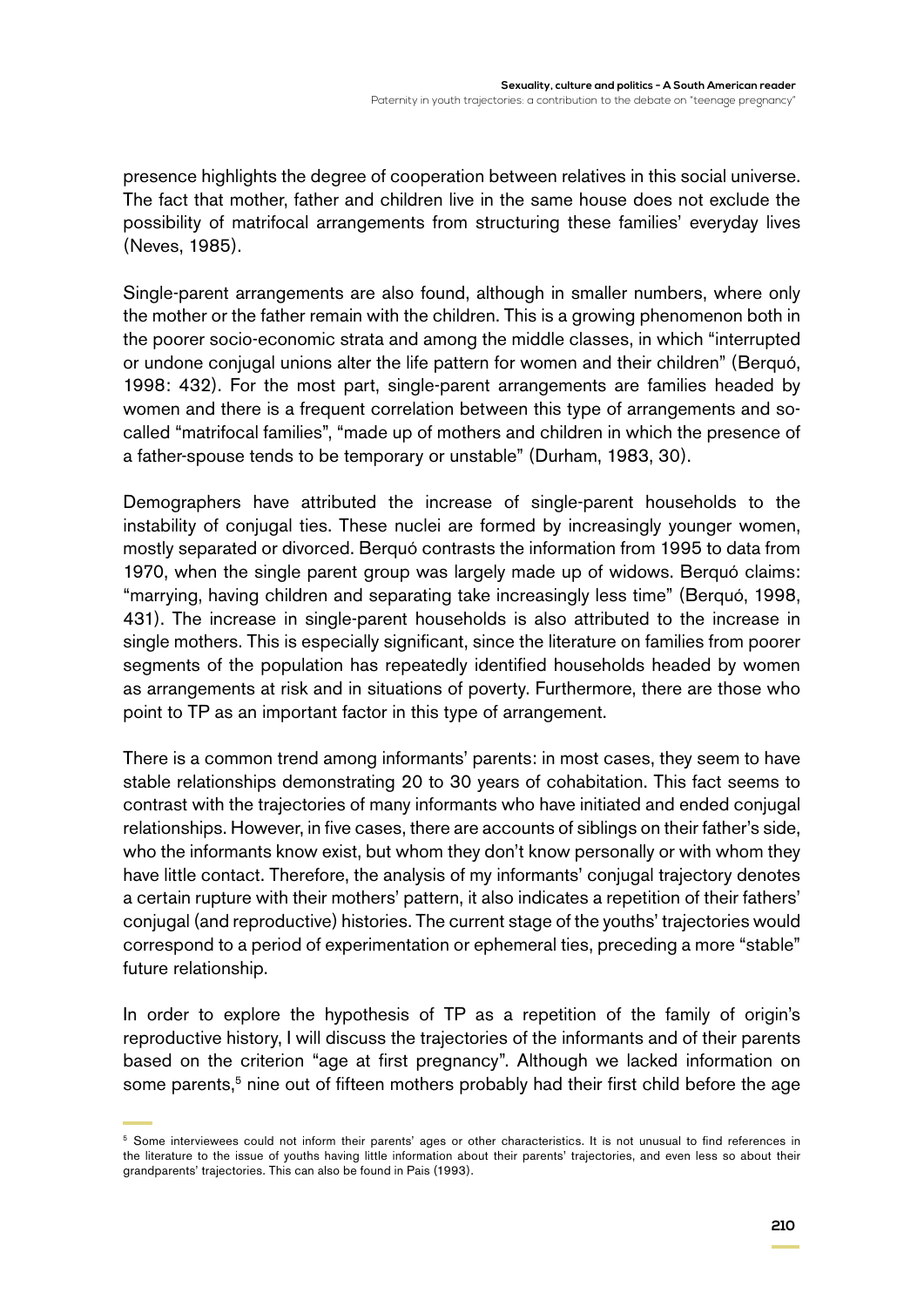of 20,<sup>6</sup> as did three fathers. Comparatively, eight informants had their first child at an earlier age thantheir mothers, and three at the same age. Only two had their first child at a later age than their mothers. This same pattern is repeated with regards to the fathers. Ten of the informants had their first child at an earlier age than their fathers.

In the informants' accounts, no reference is made to "being too young" to have a child and the term "adolescent pregnancy" is not used, since getting married and having children at a certain age was socially expected. In a studied carried out in the early 1980s, Neves (1985) states that the "socially standardized age at which youths should start new family units is set between 15 and 18 years for young women and 19 and 22 years of age for young men" (Neves, 1985, 205). Marriage was "defined by the loss of virginity, by maternity and paternity and by the possibility of cohabitation". "Getting married" resulted in "having children"; the consequence of "getting pregnant'" was "cohabitation" or even "getting married". It was thus socially expected for the previous generation to get married and/or have children at around 20 years of age. The difference nowadays is the evaluative dimension and qualification of such unions as a social problem, attached to so-called "early reproduction". Actual outcomes do not seem to differ very much when comparing the current generation to their parents.

A comparison between the ages of the informants and their partners at the time of the first pregnancy may be fruitful:

| <b>Identification / Ages***</b> | Age of young man at 1st | Age of partner at 1st pregnancy |
|---------------------------------|-------------------------|---------------------------------|
| <b>Alex</b>                     | 18                      | 15                              |
| <b>Beto</b>                     | 17                      | 12                              |
| <b>Cláudio</b>                  | 17                      | 19                              |
| <b>David</b>                    | 17                      | 18                              |
| <b>Elton</b>                    | 15                      | 19                              |
| Flávio                          | 17                      | 16                              |
| Gilson                          | 15                      | 15                              |
| <b>Herbert</b>                  | 18                      | 15                              |
| Ivan                            | 18                      | 15                              |
| João                            | 15/16                   | 18                              |
| Leandro                         | 19                      | 15                              |
| <b>Marcelinho</b>               | 15                      | 15                              |
| <b>Nelsão</b>                   | 18                      | 17                              |
| <b>Oscar</b>                    | 19                      | 15                              |
| Paulão                          | 16                      | 16                              |

#### **Comparison between the ages of informants and their partners at the time of the first pregnancy**

\*\*\* Fictitious names, in order to preserve informants' anonymity.

<sup>6</sup> It should be noted, for classification and comparison purposes, that a pregnancy before the age of 20 is currently defined as

a TP. Certainly, those pregnancies were **not** considered "TP" by the youths' parents' generation.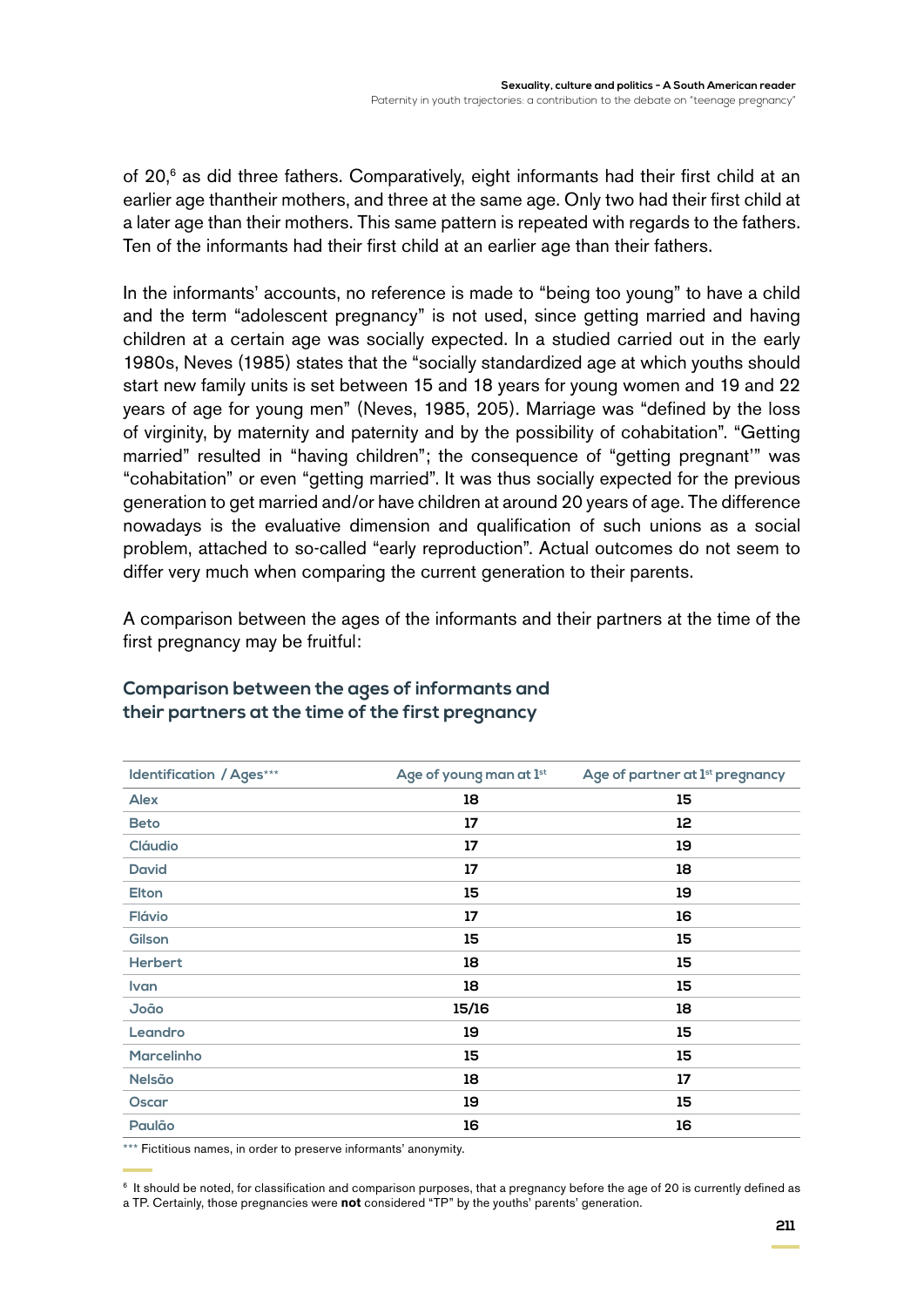Partners' ages do not necessarily correspond to their first pregnancy, although that is the case for most. There are previous stories of abortion. All depicted pregnancies were carried to term and represent the **first live-born child** of each woman. These ages also correspond to the pregnancies that led to the **first live-born child** of each informant. We cannot know for sure whether this is the first pregnancy in which the informant was involved, since pregnancies that ended in abortions were excluded, as were potential pregnancies of which the informants were not aware. We can also observe the age proximity between the informants and their partners. The partners are for the most part younger. However, there is a peculiarity in this generation when compared to that of their parents: there are four cases in which the partner is older than the informant, a situation that is totally absent in the previous generation.

The hypothesis present in the literature on TP regarding the possible influence of the age at which parents had their first child on their children's propensity to become adolescent parents is rejected by some authors. Luker (1996), for example, claims that other factors such as school failure and poverty need to be taken into consideration. Luker argues that reproduction takes place sooner among poorer segments of the population, configuring a *traditional reproductive pattern*. This would contrast with a *contemporary reproductive pattern,* mostly associated with groups from other social strata. The recent phenomenon of middle and upper class women who delay maternity until after they are 35 years old is a good example.

Many of the informants have siblings who are also "adolescent" mothers or fathers. However, this serves to corroborate the argument that reproduction occurs "earlier" in this group, configuring a *traditional reproductive pattern*. This pattern is perceived by many as almost "natural" and not a "detour" in their life course, much less an "aberration".

Informants' mothers also had a long reproductive career, a sort of inversion of TP. Several informants have siblings who are much younger than they are, with ages varying between 25 and 3 years, or 26 and 4 years, to give two examples. One informant explicitly stated that his mother's last pregnancy happened as a result of careless contraceptive use.<sup>7</sup> Beyond contraceptive failure, the birth of these later children could indicate the presence of certain values, such as a radical opposition to abortion expressed by informants and their mothers—and the difficulties both men and women from different generations encounter in using contraception.

#### **Men, contraception and classification of women**

The idea of a process and a transition into adult life does not lead to an adult-centric view. Focus is placed on a set of small and successive first time experiences that

<sup>7</sup> Both the informant's mother and partner were pregnant and had their children at roughly the same time.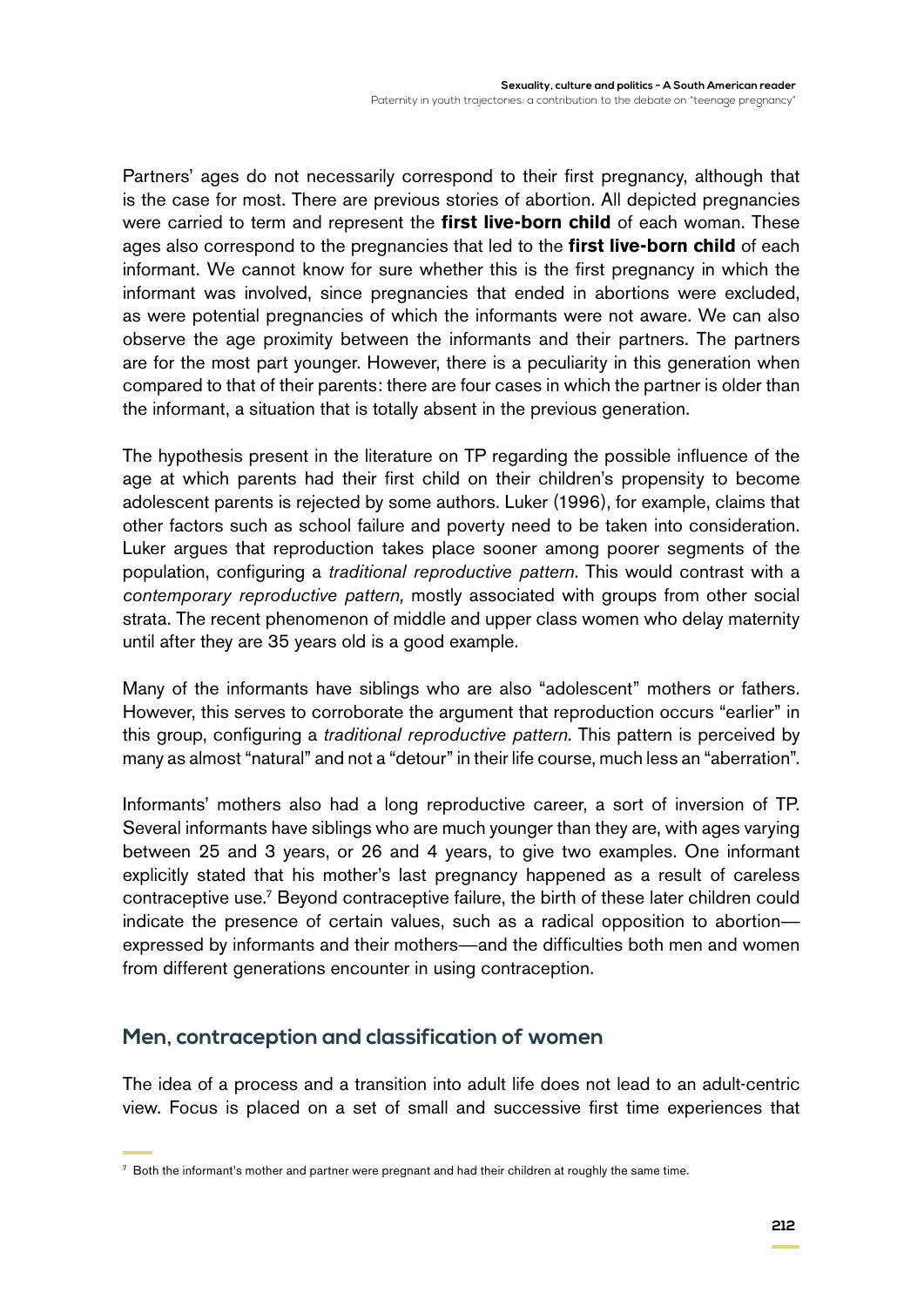modulate the youth's socialization, such as their first romantic relationship, their first sexual experience, their first job, their first pregnancy and/or child (Heilborn et al., 2006). Though the process of socialization of sexuality is little studied, especially from the male point of view, it is accompanied by a socialization of contraception. However, gender issues act synergistically in this setting, since responsibility for and concern with contraception are repeatedly attributed to women (at least over the last 40 years, with the advent of the birth control pill). Thus, when it comes to controlling reproduction, this cultural setting defines the consequences of sexual acts as inherently a female issues (Arilha, 1998) from which men are excluded (Garcia, 1998).

Contraception raises issues, however, that go beyond access to and use of contraceptives—and not only for youths. The context of the relationship, the type of partner, and the possibility of negotiation within sexual-affective relationships are all central elements in understanding contraceptive and reproductive behavior.

There is a multitude of situations in this ethnographic universe. Pregnancy may occur within a marriage, consolidating the union. However, most pregnancies occurred while the couples were dating and the nature of the relationship was crucial to the fate of the pregnancy. In stable relationships, the acknowledgment of paternity was less problematic or conflictive, whereas in casual relationships doubts were raised concerning paternity.

Relationship classification is closely articulated with the categorization of partners. An extremely strong logical operator distinguishes women "of the home" from those "of the street". Therefore, the partner's "qualification" is central to understanding the symbolic order that underlies the ways in which these young men protect themselves both against sexually transmitted infections (STIs) and against the "risk" of a pregnancy.<sup>8</sup>

There is a chronological order to events: contraceptive behavior always begins after the first sexual encounter. There were no cases in which any contraceptive method was used during the couple's first sexual encounter. Only afterwards do the informants seek to find out ("ask") whether the partner "is on the pill" and, when not, there is a tendency to provide it or to recommend a medical appointment. The correct use of the pill is of no concern to the informants. Under other circumstances, no contraceptive methods are used despite consecutive sexual encounters. There are several cases in which informants claim that women are exclusively responsible for reproductive life. Others (always) claim the unpredictability of sexual encounters as a justification for the non-use of any contraceptive method.

<sup>&</sup>lt;sup>8</sup> The moral classification of partners as women "of the home" or "of the street" can also be illustrated with the issues involved with condom use. This separation works as a logical operator in the informants' distinction and selection of partners. This statement is exemplary: [Have you ever worn a condom?] "Yes, with those women of the street, I wear them, but with the woman of the home, my woman at home, I don't. It's not good".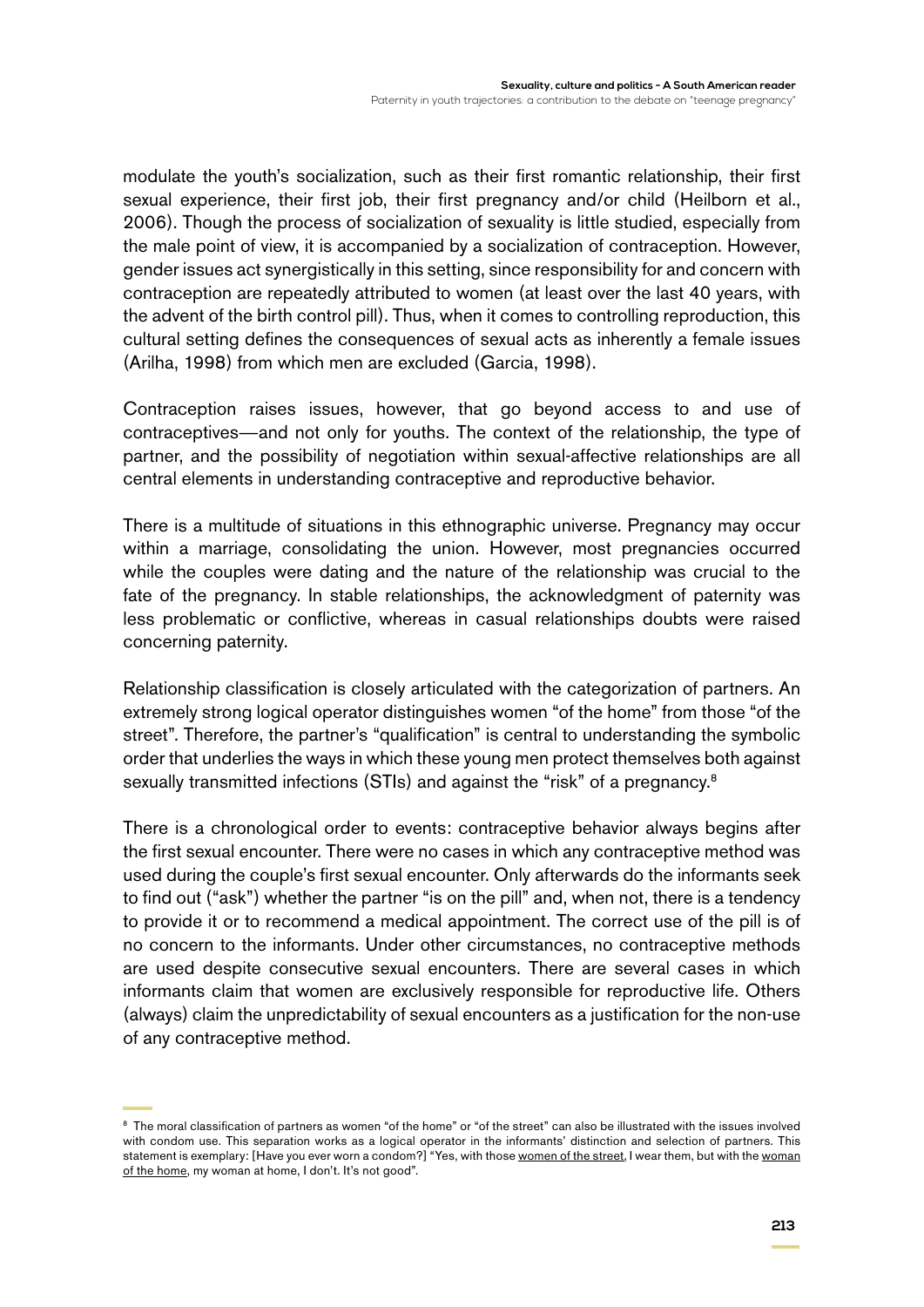To presume that youths have a contraceptive project that harmonizes with their actions assumes a high degree of rationalization of relationships and even their predictability—a questionable proposition (Luker, 1996). Here, I highlight the practice of adopting contraceptive methods after the beginning of a sexual-affective relationship. Most partners (10) were virgins at the time they started their relationships with the informants and the time between sexual initiation and pregnancy varies. One could wonder whether the fact that they were virgins could represent a certain guarantee, in the men's imagination, that these women are not "*pipavoada*"9 or "*moçarodada*"10 and are, therefore, "*mina de fé*".11 This model, which opposes the "woman of the home" to the "woman of the street", is seen as an ordering principle of gender relations and has been widely studied in Brazilian society (Da Matta, 1985). Thus, gender attributes play a relevant role in the type of behavior adopted (Salem, 2004). Additionally, the literature notes that male sexuality, at least in Brazilian sexual cultures, is frequently represented as uncontrollable and, consequently, being a man means having less control over sexual impulses. Greater female control over these impulses is seen as a counterweight, either in containing men's advances or in women's supposed command of reproductive life.

## **Nuances in pregnancy and contraception events**

The contexts and meanings of each pregnancy in the informants' life trajectories allow us to outline some trends. They also evince the heterogeneity of situations when compared to what is commonly presented by the literature on TP. To speak of a "wanted" adolescent pregnancy is, in many cases, an improvement with regards to most of the literature, which employs as arguments the indelible damages caused to youths (to young women, to be precise) due to a pregnancy and/or parenthood, almost always described as "early" or "unwanted".

However, the category "wanted" is still problematic. In most research situations, informants speak firstly about their child's birth, and, therefore, it is difficult to state that the child was unwanted. Additionally, an unwanted pregnancy can turn into a wanted baby. For instance, Luker (1996, 154) questions the categories "(un) wanted", "(un) planned" and considers that "wanting" should be included in the context of adolescents' possible choices which, according to her, "are frequently very limited". Vilar and Gaspar (1999) opt for the expression "(un)wanted pregnancy". They state that pregnancies are not always *unwanted*, but may be *conjugally planned* and may also happen *accidentally*, without planning. Finally, they argue that pregnancies may *become wanted* through an "assimilation process", being *accepted* both by the youths and their social circles.

<sup>9</sup> Literally a loose kite. In this context it means a woman who has had multiple sexual partners. (Translator's note)

<sup>&</sup>lt;sup>10</sup> A woman who "has been around the block", similar in meaning to "*pipavoada*", see previous note. (Translator's note)

<sup>11</sup> A "faithful woman". (Translator's note)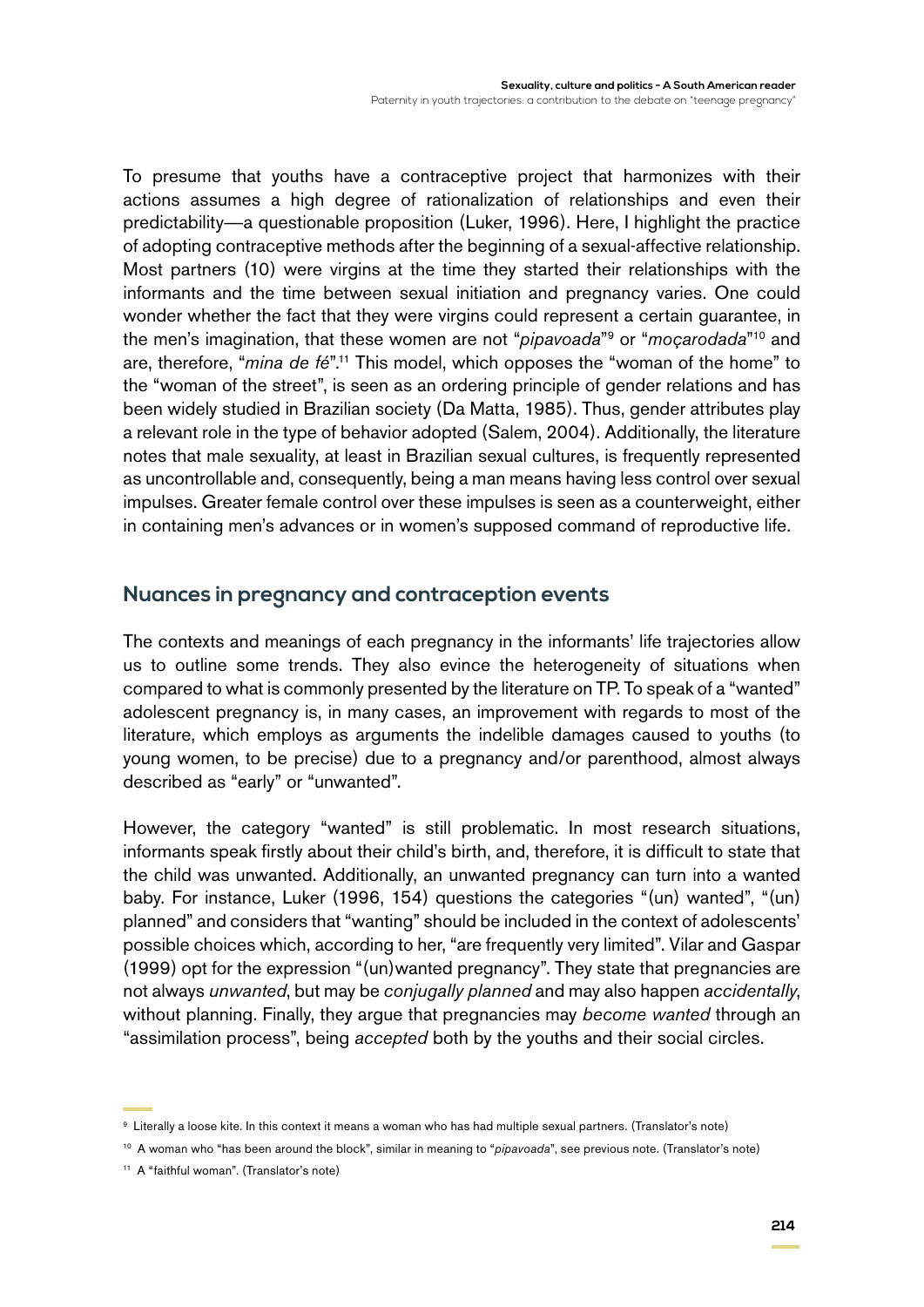The "process of assimilating the pregnancy" has some salient characteristics (Vilar and Gaspar, 1999, 61). The most common situation among adolescents is that the pregnancy is carried to term despite being unplanned. The baby's father tends to accept the child, as the youth's parents<sup>12</sup> tend to welcome the grandchild in their affective exchanges. The youth's friends value the baby's birth and childhood and filial relationships are generally valued. The temporary "destructuring" brought on by the pregnancy is mended in the course of the youth's trajectory by the assimilation of the episode within school, work and the family environment, enabling its framing within the "natural order of things" (Vilar and Gaspar, 1999, 73). Some authors (Vilar and Gaspar, 1999; Le Van, 1998) also believe that a TP can serve as a "social anchor", enabling the establishment of bonds (with partners, friends or family members), and becoming a "life project" amid a "destructured" phase. They argue that adolescent maternity (and paternity) can thus create forms of social redefinition for the youths, as it re-orients the meaning of their lives.

Roughly speaking, the set of interviews has cases in which: a) the pregnancy is deliberately "planned" by the couple; b) the pregnancy happens "accidentally"—when accounts hint at scant and precarious knowledge of the reproductive cycle and of contraceptive methods, leading to inconsistent use; c) the possibility of pregnancy is present, but the risk, although felt, is not fully verbalized, indicating a "tacit agreement" between the couple. These categories are not emic, but etic, and constructed from a biographical retrospective carried out by the informants.

We cannot lose sight of the fact that events are constantly re-visited and re-signified. At the very least, it is possible to infer a certain "function" or position that the birth of a child plays in the youth's trajectory. Based on the empirical material, we can conclude that pregnancy, even when unpredicted, is assimilated by the youth and his social network (family members, peers, etc.) and carried to term in most cases. Thus, pregnancy and, above all, the acknowledgment of paternity can impact their biographical trajectory in such a way as to become a "point of anchorage blocking social drift" (Le Van, 1998; Vilar and Gaspar, 1999). However, the same event can contribute to the youth's incursion into criminality.

In short, I do not intend to exhaustively classify all cases of pregnancy found in the empirical material. I merely seek to illustrate how varied the stories are and how they differ from the homogenizing image with which TP is usually portrayed.

<sup>&</sup>lt;sup>12</sup> Specifically, the authors refer to the young woman's parents, since the material largely deals with the feminine universe (Vilar and Gaspar, 1999).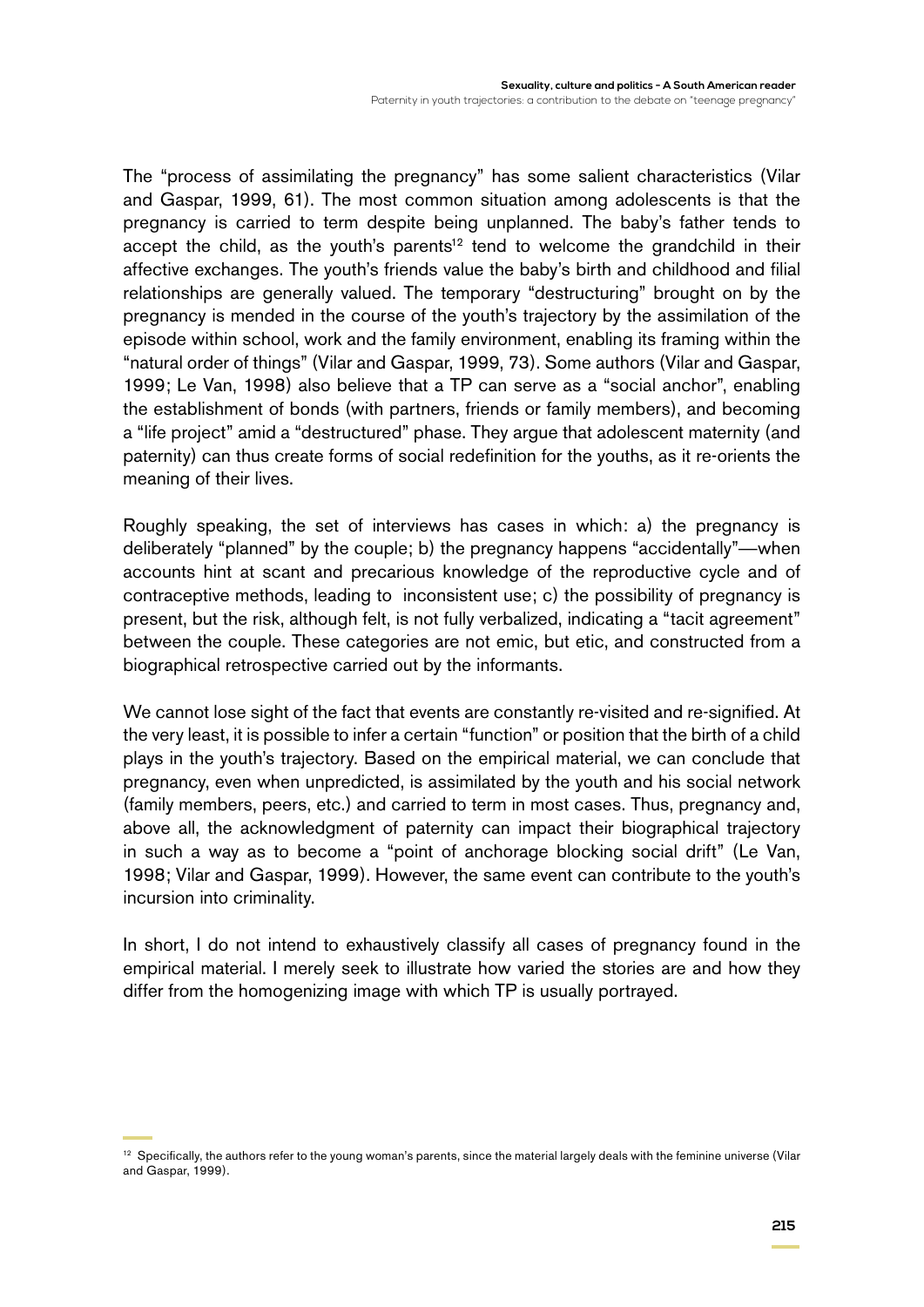# **"Planned" pregnancy**

In evaluating some pregnancy episodes, informants state a clear plan to get pregnant and express the desire to have a child. In these cases there is a radical opposition to abortion. There are also variations in the degree of family support. In some cases, there is a clear re-orientation of the informant's life project due to the child's birth.

One informant (Alex, 19 years old) had cohabited with his partner for two years. She stopped using hormonal contraception because they both desired a child. He narrates occasions in which the partner thought she was pregnant, but were only "*false pregnancies*". The couple continued trying to get pregnant. In Alex's account, family roles are clearly divided and the part of 'husband-father-provider' was his to play.

This case cannot be classified as an "early", much less "unwanted", pregnancy, even if we only consider the respective ages of the partners (15 and 18). The setting in which the story unfolded makes clear that this pregnancy played the role of a point of anchorage in the face of social drift (Le Van, 1998; Vilar and Gaspar, 1999). A former inmate of an institution for juvenile offenders, Alex categorically states that his son changed his life's course: "[he is] the reason I'm still around, that I left it all behind, otherwise I'd be dead now. I got into a lot of trouble, I only thought of doing wrong!". Alex claims that he was a "violent boy" and, while playing with a friend, a gun went off and the friend died. The incident was classified as "Russian roulette" game, and Alex was arrested. He believes his son made him rediscover his "reason to live".

Another informant (Herbert, 19 years old) also states that his first child was deliberately planned by him and his partner. When they decided to have a child, they had been dating for four years. There was no tension when the pregnancy was discovered. He states that his girlfriend's mother always knew everything that happened between them: "Everything that happened between us, her mother knew, there was no way to hide it. So it wasn't a surprise to anyone in her family". The flow of events was very different with regard to his own family. His mother stated in her interview that she found out about the event from a third party around the  $6<sup>th</sup>$  month of pregnancy. In her opinion, her son hid the fact because he was sure she would say he was "irresponsible". Though little has changed with the child's birth, she says her son "screws up" less (referring to the motorcycle robberies her son carried out).The acknowledgment of changes brought about by the child's birth is reasserted by the informant: "I now think 'I have a child', I have to get my head in its right place and become more mature".

The turning points in these informants' biographical trajectories are more subtle and subjective than a mere alternation between school and work. These two episodes display another dimension: the meaning of having a child to the young man's life. Both are cases in which paternity, besides being planned or desired, represents a "social anchorage" in the terms put forth by Vilar and Gaspar (1999) or even an "antidote to anomie". In neither case was there any mention of abortion.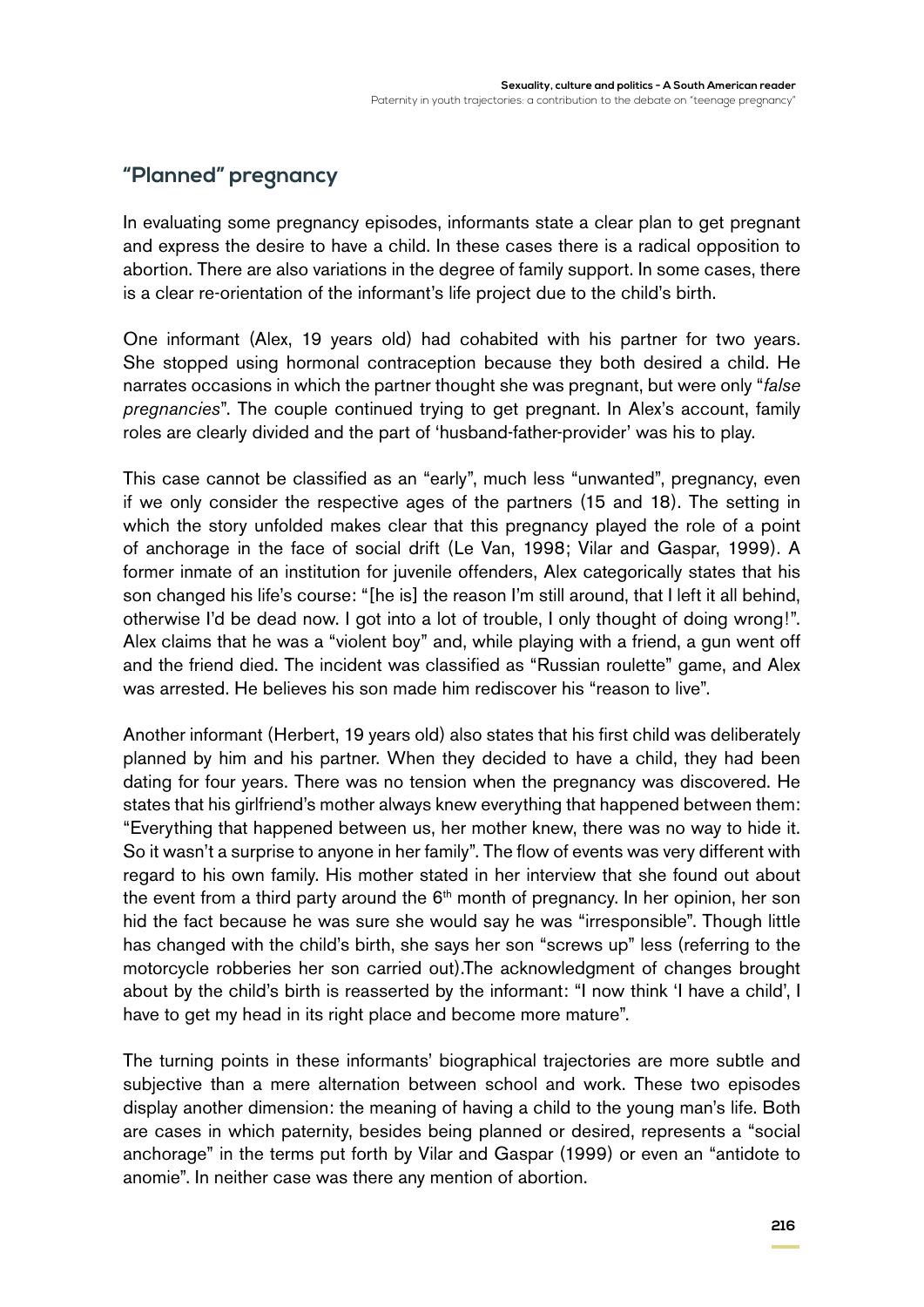The pregnancy in which David (22 years old) is a protagonist was characterized as "fast", arising from a "strong passion" for a "girl who played hard to get", who had recently arrived in the community. Though she was "tough to conquer", it was not long before David started dating her. The informant considers himself a "very naughty boy, a slut, a real slut" in stating that he had gone out with most of the women in the community. The couple started having sex, but "the five boxes of condoms" they had bought lasted only two weeks.13 Thus they stopped using contraception and the partner became pregnant. David states that they both wanted the pregnancy and did not give into the mother's pressure to abort:

> So I wanted to have the baby because all my friends had [children], you know, at the time. (…) I was the only one who wasn't a father. (…) But I wanted to have a child because I thought that having a child, having someone, if some day, say, I separate from the mother, I will still have the baby. Have someone with me. Because at the time I felt really alone. Despite having many girlfriends, I felt alone. So, I preferred to have the baby. (David, 22 years old, first child at 17)

One cannot ignore the change in life course brought about by paternity in this case, even though it is not explicitly stated. David worked for the local drug boss, cleaning guns in exchange for money and drugs. The profits then went to buying "brand clothes" and "gold chains". He started working at a video rental store earning minimum wage. I do not have the data to specify when the informant stopped working for drug dealers. However, there is a clear turning point in David's trajectory, related to the birth of his daughter. Evidently, it is not possible for me to state that these are long-lasting changes, but there is a connection between these events which, at the time of the interview, worked towards structuring meaning for the informant.

There is yet another episode in which the project of having a child and the voluntary interruption of contraceptive methods are present. However, the outlines of this story point to a process of social identity construction. Elton (19 years old, first child at 15) had dated his partner for about a year when he proposed that they have a child. If, from an ethnocentric point of view, a second pregnancy could represent a worsening of life conditions for this poor young man, from his point of view "it was easier" because "it was my own decision, since I really wanted it in order to be able to. I had the pleasure of having the child, this child of mine, I really liked it". The narrative reveals a weak reaction from the families. The partner had told her parents she was "thinking about" getting pregnant and received the answer "it's up to you"; the informant states that the partner's parents merely alerted her to the fact that he already had a child with another woman. Regarding his own family, Elton states that there was "no problem, nobody said anything, it was normal". However, the partners were late in informing the parents about

<sup>&</sup>lt;sup>13</sup> "I... because I was very greedy when it came to sex, I wanted it every day and did it every day. So, one day it was four times. I had to do it at least three times in a twenty four hour span. Three times in one day." (David, 22 years old)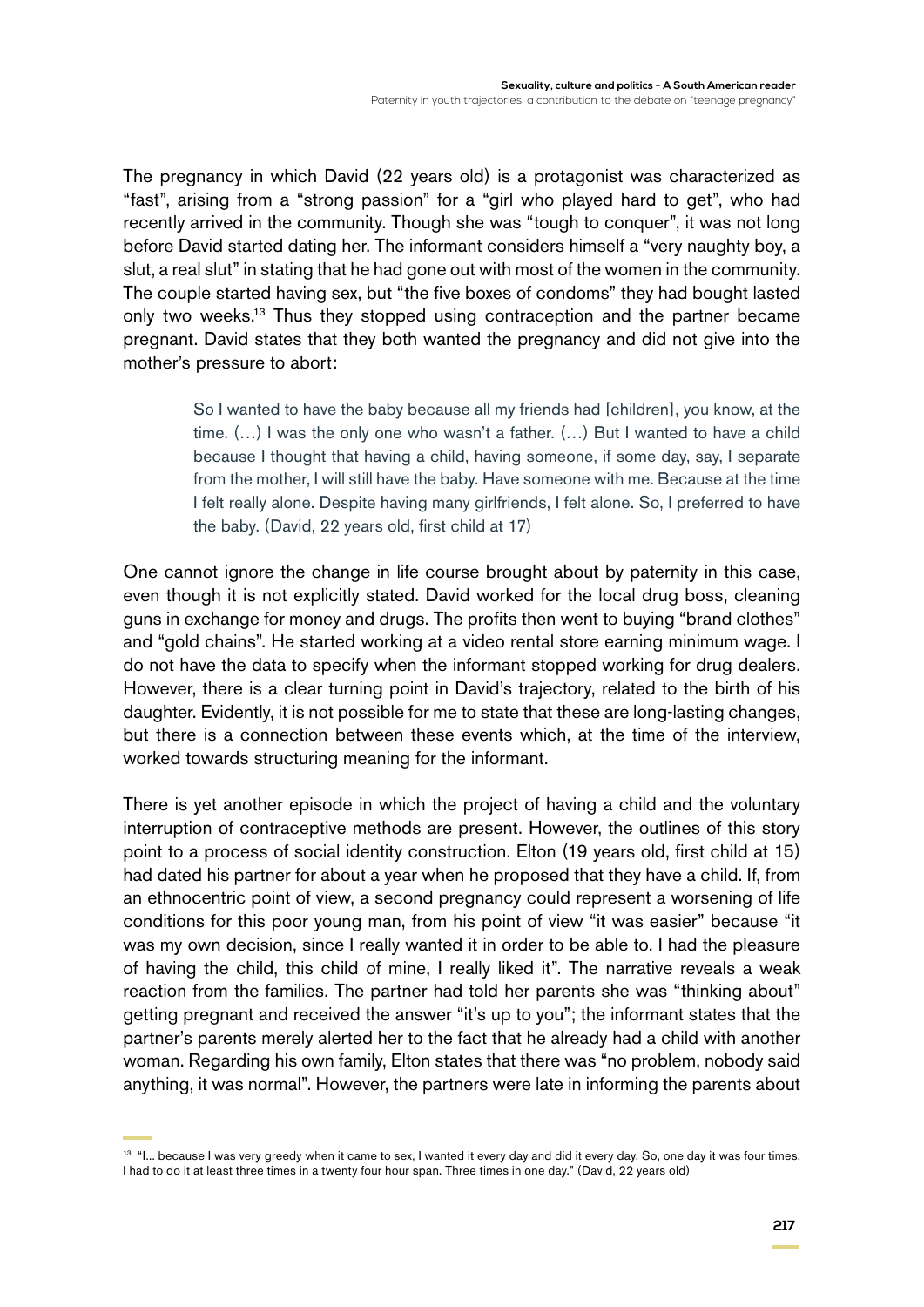the pregnancy: "it was like a surprise. When they noticed, she already had a really big belly".

In many cases the informants point to other cases of friends and/or family members who also had children at a very close age to their own. One of Elton's partner's younger sisters, for example, was also pregnant at the same time. Both had their children and continued living at their parents' house with their respective offspring.

Elton claims that his partner liked being a mother, since she "started to take care of her own child", not only those of her younger siblings.<sup>14</sup> As for the repercussions for Elton, he considers that he was "a more serious guy" ever since he was young, noting that he did not play with boys his age, but with older young men: "I wanted to be an adult". He was the first of his friends to become a father and states that:

> To me, a man has to have a child, otherwise he is not a man. To me, I have a child and I can have more children, to show, to prove to other people that I can have a child. A man has to have a child, otherwise he does not show what he definitely is: 'I am a man, I'm going to prove to everyone that I am man'. So, it's having a child and being happy. (Elton, 19 years old, first child at 15)

The four cases I presented have as outcomes the acknowledgment of paternity and of the bond with the partner, whether by cohabiting before or after the pregnancy, or by a "non-cohabiting conjugality" (Segalen, 1999).

## **"Accidental" pregnancy**

Other episodes have similarities with the so-called "unwanted" pregnancy portrayed by the literature on TP. The shared traits are the unpredictability of the pregnancy and a peculiar attitude toward contraceptive methods: either the informants thought themselves totally safe or they left the responsibility for the matter entirely to the women.

In the cases of Beto and João (second pregnancy), concern with contraceptive care was not present. Beto (19 years old) believes that women are the ones who should be "more aware" and "take care", because "men almost don't think at these times". As for João (21 years old), he claims that he felt safe, or rather, he was not concerned with it because, since his partner was older, she would "certainly" know what to do "in order to not get pregnant". This pregnancy happened with a partner who was nine years older

<sup>&</sup>lt;sup>14</sup> A qualitative research with young women who became mothers before the age of 15 (Costa, 2002) discusses the existence of a propitiating connection between early motherhood and contexts of strong social precariousness: the interviewees claim that the birth of a child does not much alter their routines, considering that, since childhood, they played the role allocated to adult women long before they were mothers. Everyday life was heavily marked by domestic activities, as well as the care of younger children so that their mothers could go to work. This setting promotes a certain family and gender socialization in which being a mother and/or housewife is a central element in the female identity.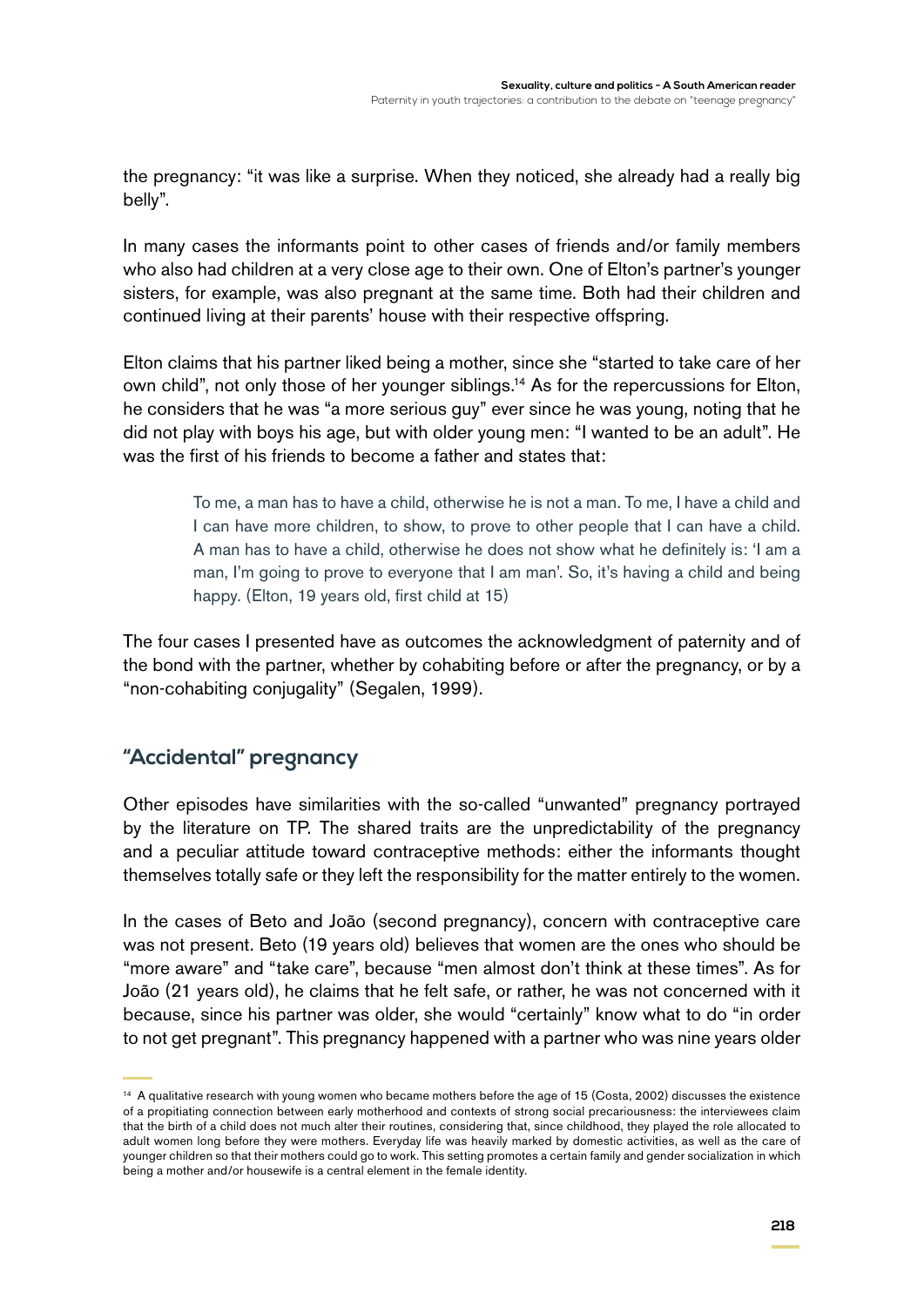and already had two daughters. Since he thought she was "tied down", neither of them used any contraception.<sup>15</sup>

In the cases of Elton (first pregnancy) and Oscar (20 years old), there is some degree of disquiet with regard to contraception, but they were "certain" about knowledge that was, in fact, precarious. The first claims that pregnancy could only happen with "continuous relations". He started using condoms when "she was close to her getting her period, about three days before, because a doctor said that we might run the risk of us having sex and her getting pregnant during that time, that it was close to a menstrual I-don't-know-what". Oscar, on the other hand, claims that he was not worried about the possibility of a pregnancy because his "partner was more of an adventure" and that he had complete confidence in "his" method: withdrawal.

The men's reactions when faced with the news of pregnancy also displayed similarities. Beto uses expressions such as "it was unexpected", "it was an accident" and "it was a sad story" to describe the event. Elton says that he "didn't expect that to happen, it wasn't something I wanted" and attributes the pregnancy to a "medication swap" (he is referring to a scandal in Brazil where pills made of flour were sold in place of contraceptive pills). Oscar declares that "the shock was great" and that "God punished" him because he had never thought of having a child (this informant had cohabited for two years with another partner, who never became pregnant). João categorically states that it was his partner's "mistake":

> It was her mistake, because she has two daughters, so she had her tubes tied. Then, after seven years, that knot came undone, she didn't know and got pregnant. These things... Right at my time, she completed those seven years! (João, 21years old, first child at 15/16)

Despite the "shocks" and "unexpected" news, the option was made to carry the pregnancies to term after disputes concerning abortion, in some cases, a possibility the informants claim they oppose.

The outcomes of these stories become more congruent in light of the argument that all pregnancies have some meaning (Le Van, 1998) and that they can undergo a process of assimilation if unplanned. Through different means, the child is progressively incorporated into the youths' networks of exchange. The families are a crucial element, with their varying degrees of support, in the young men's decision to "acknowledge" paternity. This acknowledgment is also heterogeneous and may or may not exclude

<sup>15</sup> "Amarrada", literally "tied down", meaning, in English, "had her tubes tied". (Translator's note)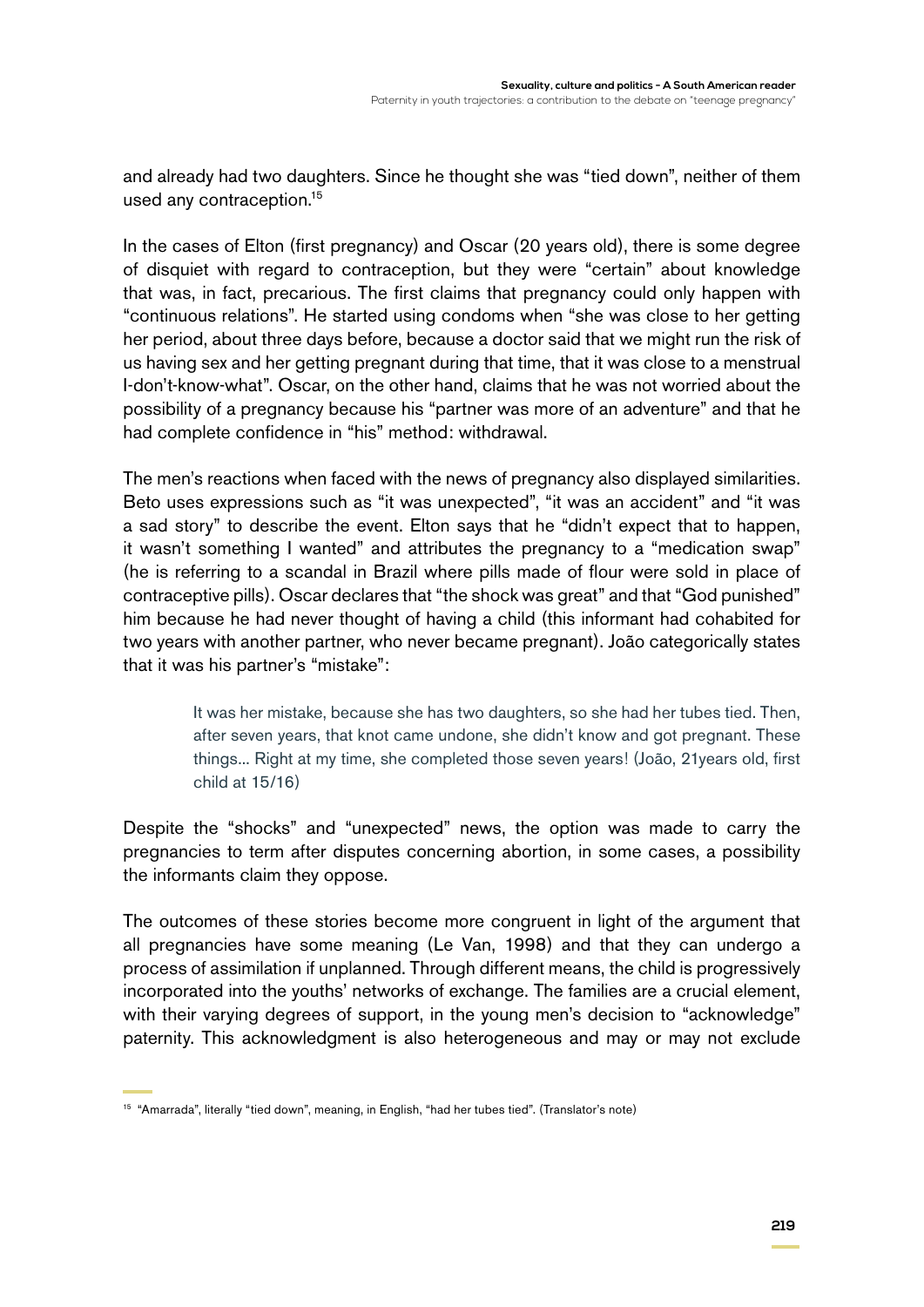the partner. However, the effort of "acknowledgment" illuminates characteristics of the processes of construction of male identity (Cabral, 2002).16

## **"Tacit" pregnancy**

I use the word "tacit" to describe a type of implicit agreement, not verbalized by the couple, who know that, in having sex, a pregnancy may occur. The idea that there is an underlying risk to sporadic contraceptive use is present, but this knowledge is not clearly rationalized. This discussion can come from two levels of arguments that are in principle complementary. On the one hand, the risk is incorporated into the TP phenomenon when treated as part of the transition from youth to adulthood (Heilborn*et al.*, 2002). The same thing happens from the point of view of the youth's capacity to project actions and their consequences into the future (Luker, 1996). On the other hand, the pregnancies end up in some way being "assimilated" and create turning points in the youths' trajectories.

In terms of "weak planning", we can classify the cases involving the six informants that have not yet been mentioned as "tacit pregnancies". Their reactions to the "unexpected" news are diverse. They go from "I did not expect it" to "I was euphoric" to become a father. Two informants raise the hypothesis that the pregnancy was a strategy for their partners' to firm up a union.

Cláudio (23 years old) states that his first pregnancy happened after he had been in a relationship for a year and two months. He states that his partner lost her virginity with him, so he started buying hormonal contraception for her. According to Cláudio, his partner forgot "to take the pill", but in his version: "She already wanted to be with me, so getting pregnant was the faster way she managed, a faster way to come live with me. After she got pregnant, and since then until now, she has always been with me." The pregnancy of his second child with the same partner was also unplanned, but "it was to be expected" since they had sex without using any contraceptive method.

Nelson (21 years old), on the other hand, claims he was "caught off guard". He had dated his partner for over a year and she was using hormonal contraception. He claims that she decided to stop using the pill suddenly and without telling him straight away. She only told him a month later, justifying it with the fact that she "wanted to get pregnant". Nelson did not use any other contraceptive method because "it was a done deal, the time had passed and it was of no use". In his opinion, the partner wanted to

<sup>&</sup>lt;sup>16</sup> João's narrative is exemplary of male pride in conquering and impregnating the partner: "She was an older woman, she is a hell of a woman, so I went out with her, I got her pregnant. The girls notice: the guy must be really good for her, she became pregnant by him. Her colleagues also came on to me a lot, but since I liked her, that attention went nowhere." This pregnancy, although unexpected, contributes to the affirmation of masculinity in terms of the informant's virility. The "conquest of a hell of a woman" stands out among his peers, crowned by the fact that he impregnated her. That is, the fact that his sexuality was made explicitly public by his partner's pregnancy gives value to his masculinity.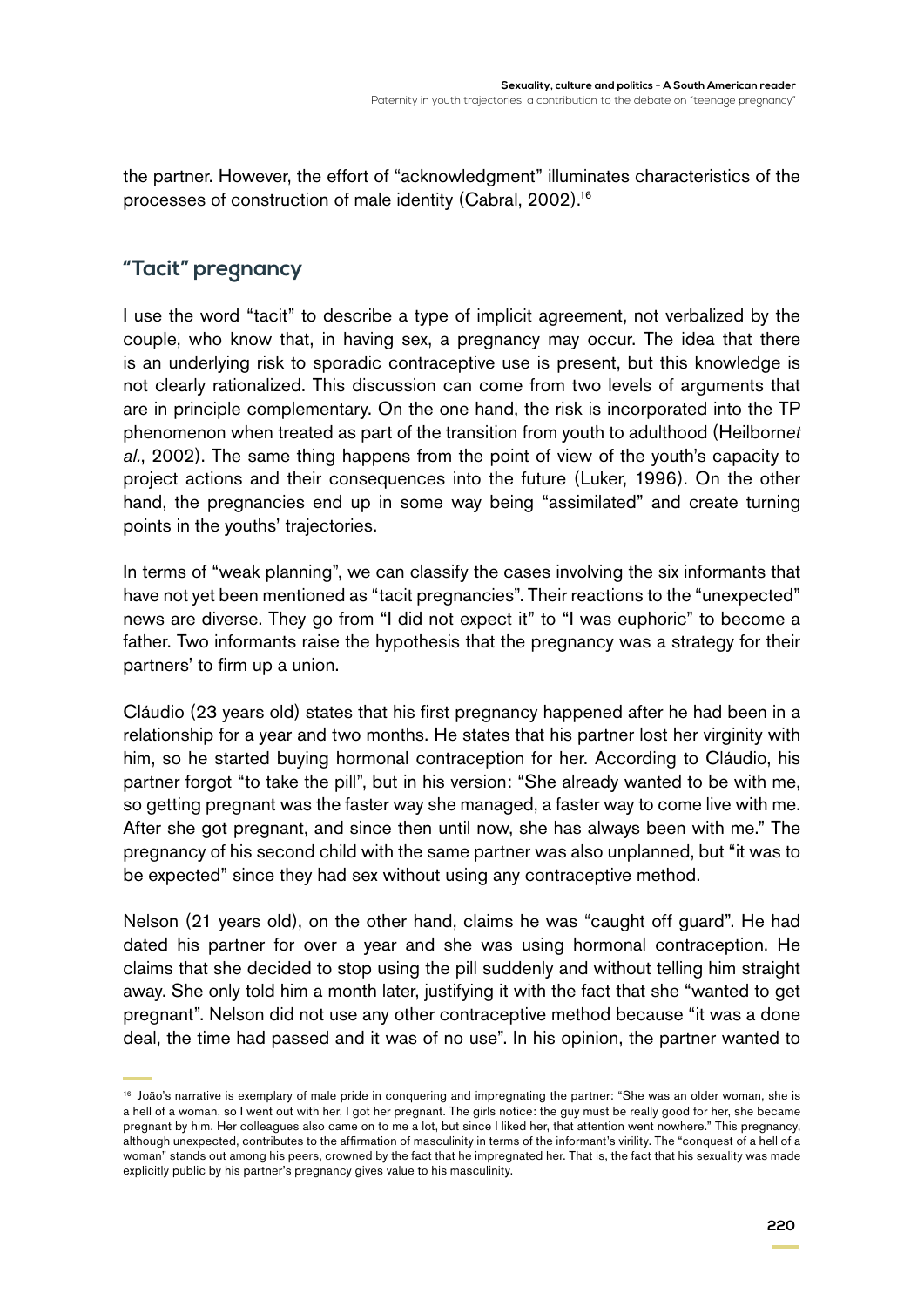get pregnant because she "saw her friends having children" and also because "she wanted to trap me".

Paulão (19 years old) recounts the cases of pregnancy in which he was a protagonist in a dramatic tone. He states that his partner's first pregnancy coincided with the first time she had sex and that it "was bad luck…it was nerve-racking". His first thought was to "get rid of it", but he gave up on that idea and decided to "try being a father" (the partner was opposed to abortion). Paulão states that his mother complained a lot when she found out about the pregnancy and that he was "severely chastised". However, her reaction was worse when she found out about the second pregnancy. Despite claiming that it was "less tragic" than the first, the couple decided to have an abortion. There were unsuccessful attempts with teas: "if we had been successful, there would [now] only be one [child]".

Ambiguous reactions are present in the other cases of pregnancy I collected. Ivan, for example, states that the pregnancy "was and wasn't planned", since "we already knew it would happen, without taking the pill...". He bought hormonal contraception for his partner (an only child) and hid it in his house. He states that she started feeling sick because of the contraceptives and, fearing that her mother might find out, she stopped taking it. The couple abandoned the pill, but did not adopt another contraceptive method. The pregnancy happened "after about three months, then it was no longer possible, then we had to tell her mother".

Despite his partner's pregnancy happening at the beginning of his relationship, Flávio (19 years old) claims he was not "scared" by it: "When my daughter came, it wasn't planned at all. I won't say it was an accident, but it wasn't planned." He used condoms intermittently. Despite stating that he did not expect that "this could happen", Flávio hastens to add that "I always wanted a child, while I was young", in order to "become responsible", implied by the start of working life and associated with the constitution of a conjugal nucleus.

If, on the one hand, the pregnancy episode that involves Flávio hints at a movement towards "taking responsibility" and "setting an example for his daughter", Gilson's trajectory took an opposite turn. He still studied and lived with his mother when the first pregnancy happened. A child of separated parents, Gilson (19 years old) states that his mother "didn't say anything" and "accepted" the child. His father, despite not "liking" the fact that Gilson got his partner pregnant, still contributed to his granddaughter's baptism. However, it appears that he backtracked on financial support for the child. A second pregnancy did not take long to occur and, when questioned about the possibility of a new pregnancy after they had resumed having sex, Gilson answered "she got pregnant right away". The interval between pregnancies was very short<sup>17</sup> and

<sup>&</sup>lt;sup>17</sup> At the time of the interview, Gilson's children were aged 3 years, 1 year and 3 weeks, respectively.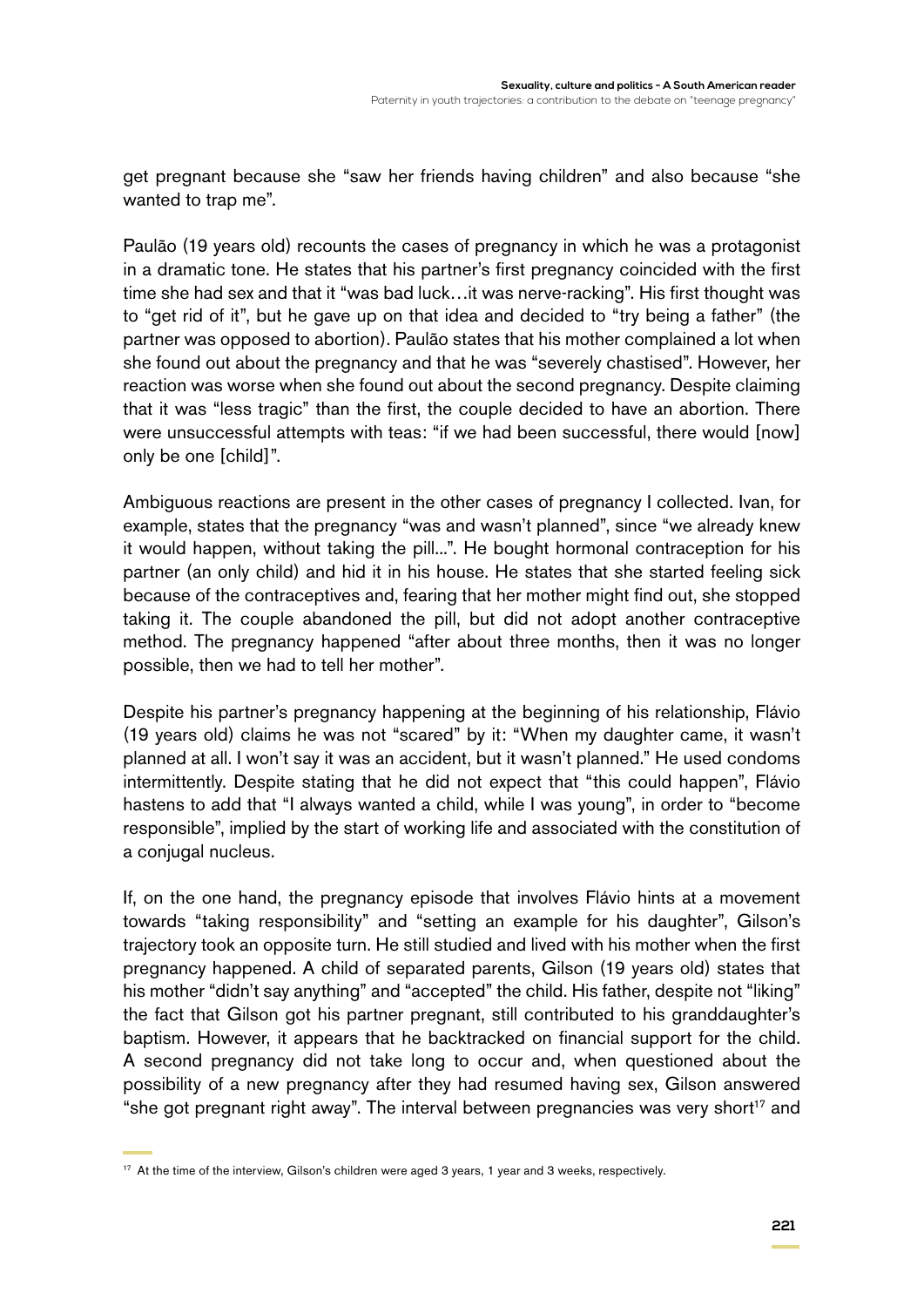the informant did not discuss contraception at length, nor did he show any interest in the contraceptive method possibly being used by his partner. He claims he had never thought of having three children, but "it happened". After the first pregnancy, Gilson left school in search of a job, but the family is still supported by his mother, his mother-inlaw and the thefts he carries out: "I know I have a responsibility to my children, it's bad for me to leave my son crying for milk. I don't allow these things to happen. I chase after [money], I'm not going to stand still".

## **Acknowledgement of paternity**

Several outcomes are possible for "adolescent pregnancies". There are many different situations and not all adolescent parents are "irresponsible". The degrees of family support vary, as do the ways of acknowledging paternity, from strengthening the bond with the partner and cohabitation to the exclusive incorporation of the child.

In the interviews, the family of origin's participation is highlighted, not only in terms of having welcomed the couple (the young mother) into their home, but above all in terms of material support for the child. The money the informants receive for their work/odd jobs are, in principle, insufficient to support a child. This shows a "moral acknowledgement of paternity" in more than its effective material dimension, since the financial support comes from the families of origin.

Pregnancy episodes that follow the start of sexual activity for the young woman indicate the permanence of traditional gender roles and relations. The "acknowledgment of paternity" might be interpreted as a reparation or a counter-gift in exchange for the young woman's deflowering. There are also cases of pregnancy close to the start of the young man's sexual life. Both situations can be contextualized, according to a sexual and gender culture that impels/incites the man not to control his sexual impulses and attributes to women a certain responsibility with regards to contraceptive issues (Cabral, 2003). This setting promotes men's lack of knowledge of contraceptive methods. Above all, we should consider the hypothesis that pregnancy is a relevant way of publicizing the start of a young men's sexually active life. It should be added that "acknowledging" pregnancy, a synthesizing category for "taking responsibility for one's actions", condenses the behavior valued by the young men, their family members and peers and is also a sign of an adult, virile life.

The positive effects of a child's birth, expressed in the accounts as "maturity" and "taking responsibility", are emphasized by the informants. The category "responsibility" encompasses the new position he is to take up in life: men need to give up "playing around", "acting like kids" and abandon excesses in order to reach another status, one that involves seriousness, obligations, bonds and reliability. The losses brought about by paternity are clearly acknowledged. Informants acknowledge changes in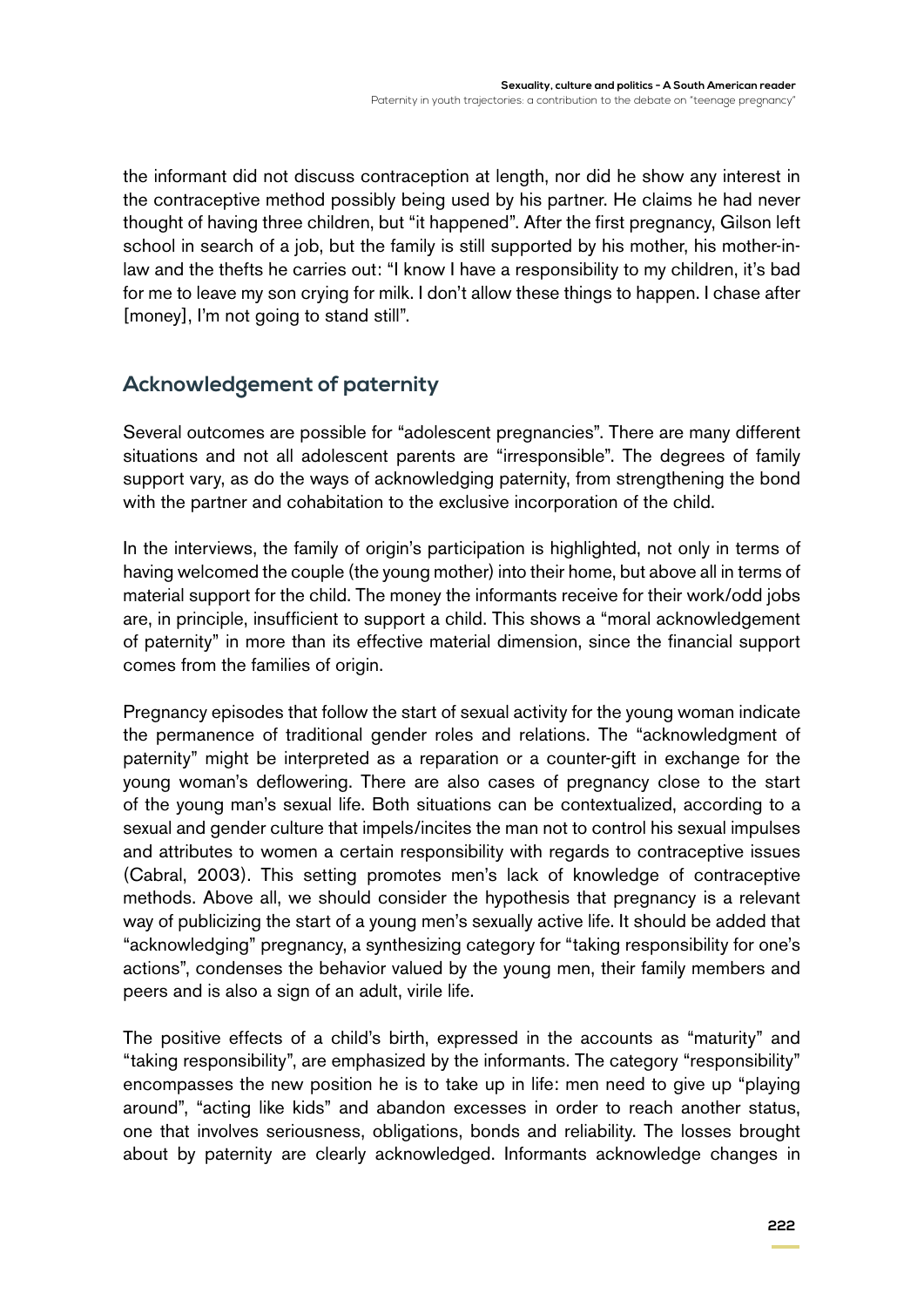sociability, since the imperatives of "setting an example" and "having to work"<sup>18</sup> signal a certain reduction of free time left for "fooling around" and for being with peers, which is frequently subsumed in the expression "loss of freedom".

My informants state that paternity means maturity and responsibility. Thus, if the transition into adulthood is defined in terms of a progressive incorporation of attributes characterized by residential/conjugal and professional/financial autonomy, the birth and acknowledgment of a child seems to add to the process. Though financial and material autonomy may be relative, in practice, informants' discourses are permeated by a moral obligation that impels men to take on and perform the role of provider. "Having responsibility", a direct consequence of paternity, implies incorporating new roles. In other words, acknowledgment of paternity effects the transition from one condition to another: to some, it represents the consolidation of the process of transitioning into adult life; for others, it intensifies that transition. Further still, if getting pregnant acts as an important role in the construction of male identity, since it means publicizing the man's potency and virility, it is the acknowledgment of paternity which enables a young man to consolidate his image as "mature", "responsible" and an "adult".

The pattern found among my informants is not, in many ways, incongruous with that of their parents' generation. It can be said that the redefinition of expectations concerning youth, in terms of schooling, entry into the job market and the adequate age at which to have children, determine a central role in configuring the "precociousness" of paternity with regard to the youth's social trajectory.

To summarize, in conceiving of youth as a biographical process in which the characteristic predicates of adult life (material and residential autonomy) are progressively acquired, it becomes possible to question to what degree a "tennage pregnancy" intensifies this transition in the context of the poorer segments of the Brazilian population. The life courses I have analyzed above, from the point of view of youth paternity in the poorer segments of the population, are, at one and the same time, examples of a traditional form of transition in which there is a short or condensed passage to an adult state and of a certain model of male trajectory in these social groups.

<sup>&</sup>lt;sup>18</sup> In this universe, a moral imperative incites the man to seek work (Duarte, 1986).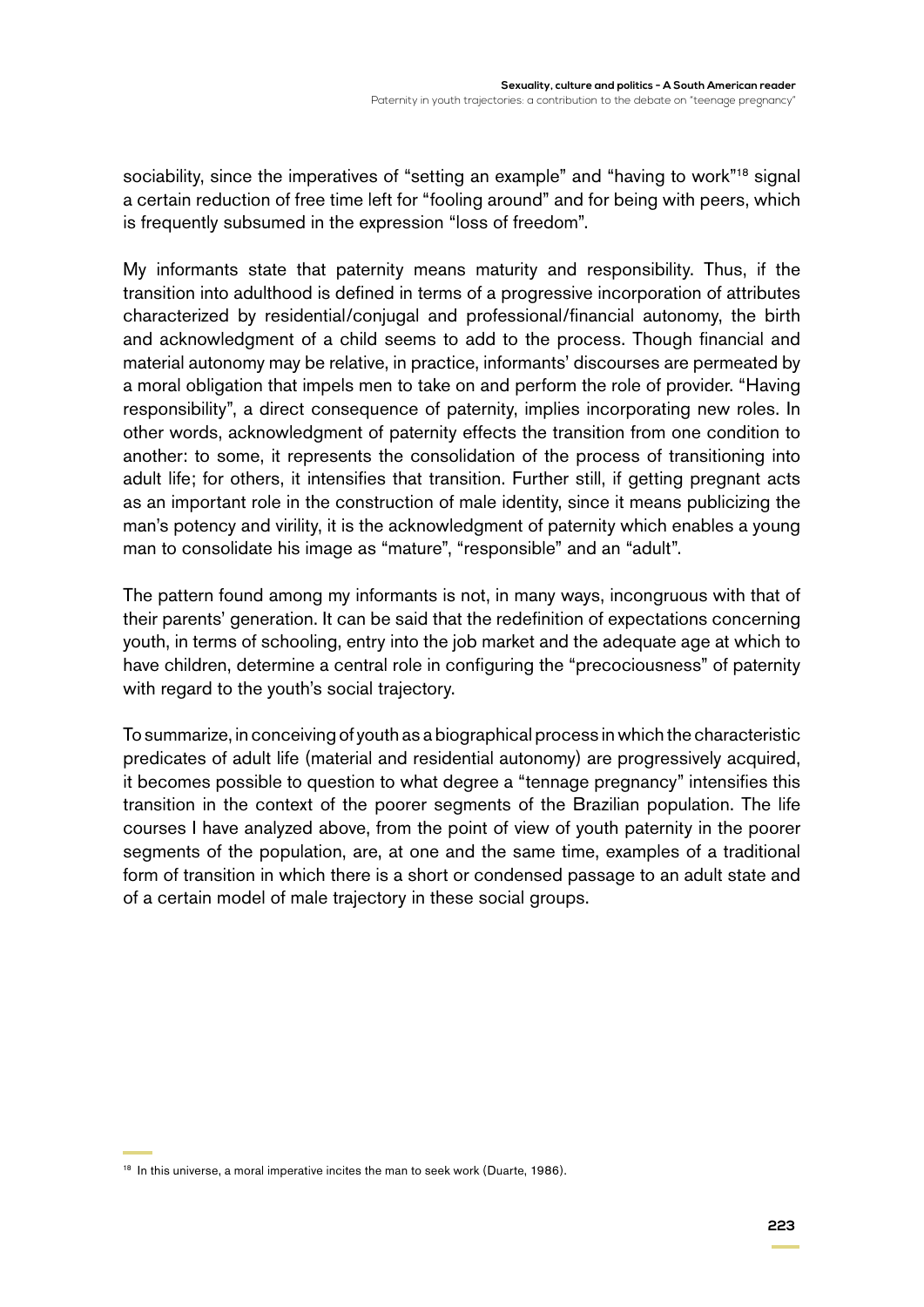#### **References**

ARIÈS, P. 1981.*História Social da Criança e da Família.* Rio de Janeiro: Guanabara.

ARILHA, M. 1998. Homens: entre a "zoeira" e a "responsabilidade". In: ARILHA, M.; S. G. U. RIDENTI, &B. MEDRADO. (Eds.). *Homens e Masculinidades: outras palavras*. São Paulo: ECOS/ Ed. 34.

BAENINGER, R. 1999. Demografia da população jovem. In: Schor, N. *et al*. (Eds.). *Cadernos Juventude, Saúde e Desenvolvimento*. Brasília: Ministério da Saúde, Secretaria de Políticas de Saúde, vol. 1.

BERQUÓ, E. 1993. Brasil, um caso exemplar – a anticoncepção e partos cirúrgicos – à espera de uma ação exemplar. *Revista Estudos Feministas,* vol.1 (Supl.2), pp.367-81.

BERQUÓ, E. 1999. Ainda a questão da esterilização feminina no Brasil. In: GIFFIN, K. et al. (Eds.). *Questões da saúde reprodutiva*. Rio de Janeiro, Fiocruz, pp.113-26.

BERQUÓ, E. 1998. Arranjos familiares no Brasil: uma visão demográfica. In: *História da Vida Privada no Brasil. Contrastes da Intimidade Comtemporânea*. Vol. 4. São Paulo: Companhia das Letras.

Berquó, E&S. Cavenaghi.2005.Increasing Adolescent and Youth Fertility in Brazil: A New Trend or a One-Time Event?*.*(Mimeo).*Annual Meeting of the Population Association of America*, Philadelphia, Pennsylvania, March 30 to April 2, 2005, Session #151, Adolescent Fertility in Developing Countries.

BOMBA relógio. 2005. *O Globo*. Rio de Janeiro, 11 maio. Primeiro Caderno, Opinião, p.6.

BOURDIEU, P. 1983. A "juventude" é apenas uma palavra. In: *Questões de Sociologia*. Rio de Janeiro: Marco Zero.

Cabral, C. S. 2002. *Vicissitudes da gravidez na adolescência entre jovens das camadas populares do Rio de Janeiro*. (MA Thesis, Public Health). Rio de Janeiro, Instituto de Medicina Social / Universidade do Estado do Rio de Janeiro.

CABRAL, C. S. 2003. Contracepção e gravidez na adolescência na perspectiva de jovens pais de uma comunidade favelada do Rio de Janeiro. *Cadernos de Saúde Pública*, vol.19 (supl.2), pp.283-92.

Camarano, A. A. 1998. Fecundidade e anticoncepção da população jovem. In: *Jovens acontecendo na trilha das políticas públicas*, vol.1*.*Brasília, CNPD, pp.109-33.

CASAL, J. 1999. Modos emergentes de transición a la vida adulta en el umbral del siglo XXI: aproximación sucesiva, precariedad y desestructuración. In: PAIS, J. M. &L. CHISHOLM. (Eds.). *Jovensemmudança*–*Actas do Congresso Internacional Growing up Between Centre and Periphery*. Lisboa: Instituto de Ciências Sociais da Universidade de Lisboa.

COSTA, T. de J. N. M. 2002. A maternidade em menores de 15 anos em Juiz de Fora (MG): uma abordagem socioantropológica. *Praia Vermelha*. *Estudos de Política e Teoria Social*, n.. 7, segundo semestre, p. 154-183, Programa de Pós-Graduação em Serviço Social/UFRJ, Rio de Janeiro.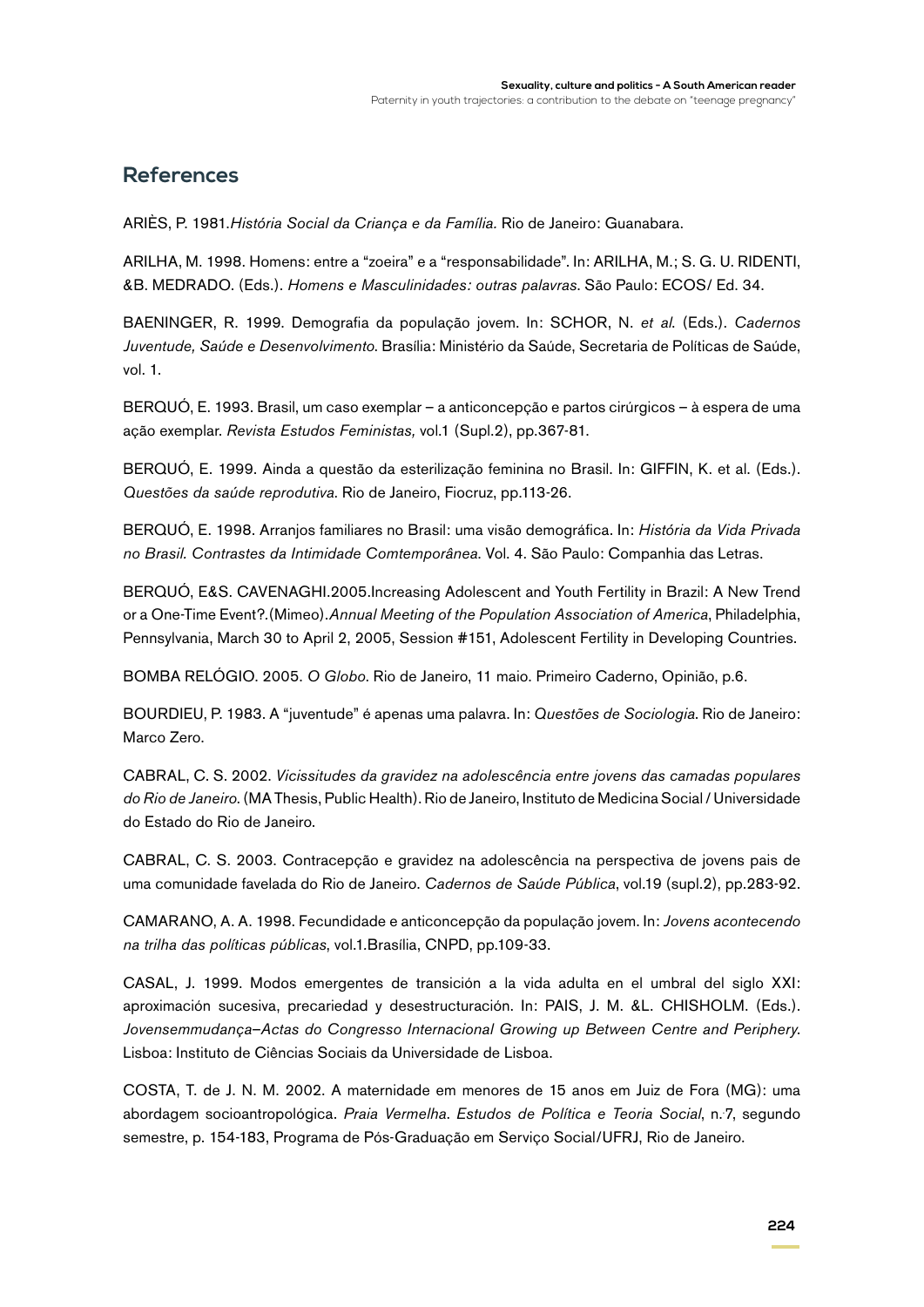DA MATTA, R. 1985. *A casa e a rua*. São Paulo: Brasiliense.

DUARTE, L. F.D.1986. *Da vida nervosa nas classes trabalhadoras urbanas*. Rio de Janeiro: Zahar.

DURHAM, E. 1983. Família e Reprodução Humana. In: Franchetto*et al.Perspectivas Antropológicas da Mulher 3*. Rio de Janeiro: Zahar.

FONSECA, C. 2000. *Família, fofoca e honra. Etnografia de relações de gênero e violência em grupos populares*. Porto Alegre: Ed. Universidade/UFRGS.

GALLAND, O. 1997.*Sociologie de la jeunesse*. Paris: Armand Colin.

GARCIA, S. M. 1998. Conhecer os homens a partir do gênero e para além do gênero. In: ARILHA, M.; S. G. U. Ridenti&B. Medrado, B. (Eds.). *Homens e Masculinidades: outras palavras*. São Paulo: ECOS/ Ed. 34.

HEILBORN, M. L.*et al*. 2002. Aproximações Sócio-antropológicas sobre Gravidez na Adolescência. *Horizontes Antropológicos*, Rio de Janeiro, ano 7, n. 17.

HEILBORN, M. L.; E. L. AQUINO; M. BOZON; D. R. KNAUTH. (Eds.). 2006. *O aprendizado da sexualidade: reprodução e trajetórias sociais de jovens brasileiros.* Rio de Janeiro: Garamond/ Editora Fiocruz.

HEILBORN, M. L.; E. BRANDÃO; C. S. CABRAL. 2007. Teenage pregnancy and moral panic in Brazil. *Culture, Health and Sexuality*, **v**ol. 9, n. 4, July, pp. 403 – 414.

LE VAN, C. 1998. *Les grossesses à l'adolescence. Normes sociales, réalités Vécues.*Paris: L'Harmattan.

LUKER, K. 1996. *Dubious conceptions.The politics of teenage pregnancy*.Cambridge: HavardUniversity Press.

MARTINE, G. 1989. "O mito da explosão demográfica". *Ciência Hoje*, v. 9, n. 51.

MINISTÉRIO DA SAÚDE. *PNDS 2006. PesquisaNacional de Demografia e Saúde da Criança e*  da Mulher - Relatório.Brasília/DF, 2008. <http://bvsms.saude.gov.br/bvs/pnds/img/relatorio\_final\_ pnds2006.pdf>

NEVES, D. P. 1985. Nesse terreno galo não canta. Estudo do caráter matrifocal de unidades familiares de baixa renda. *Anuário Antropológico 83*. Fortaleza/Rio de Janeiro, Universidade Federal do Ceará/ Tempo Brasileiro.

OLIVEIRA, J.de C. 2005. *Perfil socioeconômico da maternidade nos extremos do período reprodutivo***.**  (Mimeo). IBGE, Diretoria de Pesquisas (DPE), Coordenação de População e Indicadores Sociais (COPIS).

PAIS, J. M. 1993. *Culturas juvenis*. Lisboa: Imprensa Nacional Casa da Moeda, 1993.

PAIS, J. M. (Ed.). 1998. *Gerações e Valores na Sociedade Portuguesa Contemporânea*. Lisboa: Instituto de Ciências Sociais da Universidade de Lisboa.